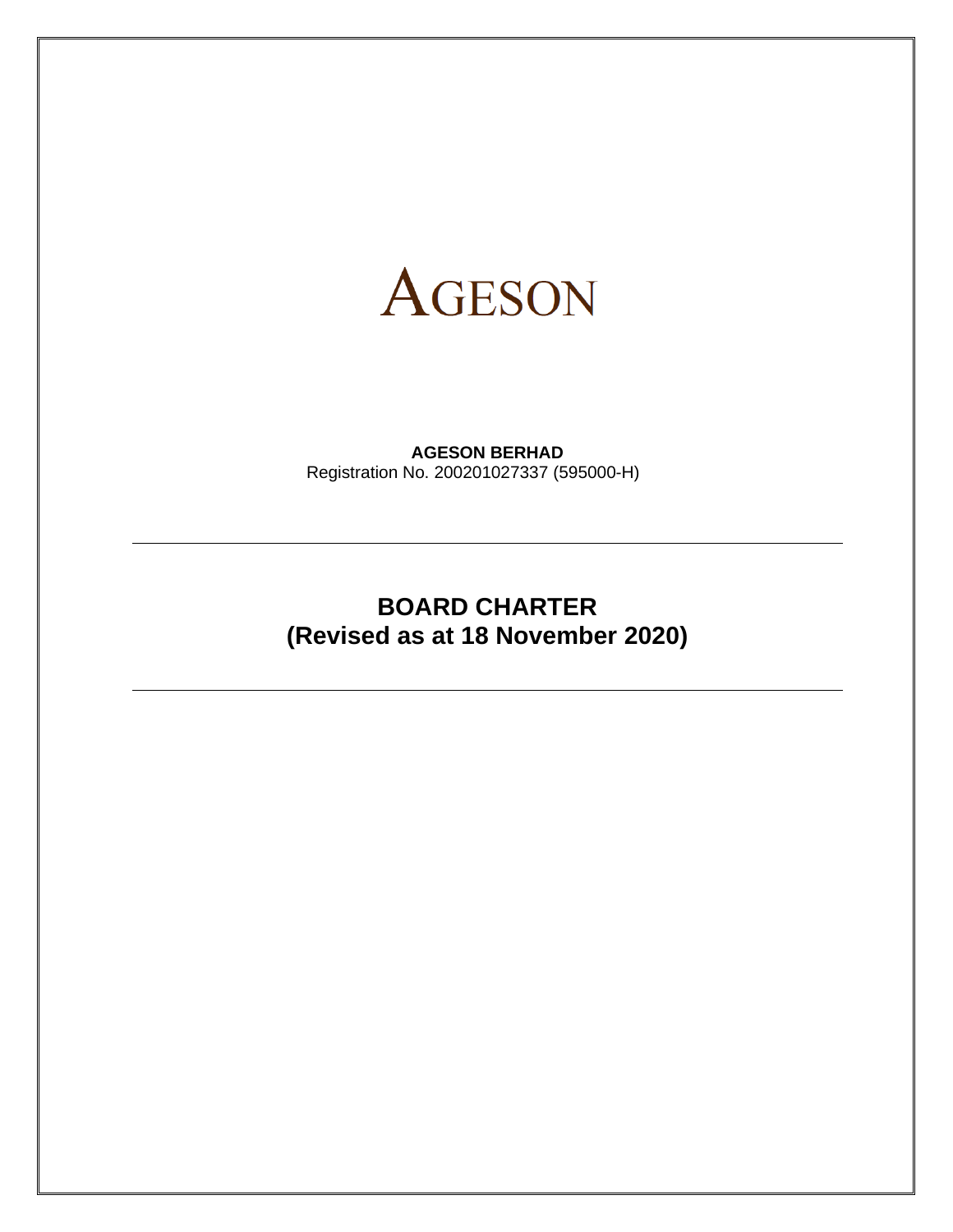# **TABLE OF CONTENTS**

| 1.<br><b>OBJECTIVE OF THE BOARD CHARTER</b><br>2<br>$\overline{2}$<br>DUTIES AND RESPONSIBILITIES OF THE BOARD<br>2.<br>3.<br><b>BOARD MEMBERSHIP AND GUIDELINES</b><br>4<br>3.1 Composition<br>4<br>3.2 Independence<br>5<br>3.3 Nomination and Appointment<br>6<br>3.4 Board Tenure<br>6<br>3.5 Role of Chairman<br>$\overline{7}$<br>3.6 Separation of functions between the Chairman and the MD<br>8<br>3.7 New Board Members<br>8<br>3.8 Shareholdings held by Board Members in the Company<br>8<br>3.9 Board Appointment in other Companies<br>9<br><b>BOARD STRUCTURES AND PROCEDURES</b><br>4.<br>9<br>4.1 Board Committees<br>9<br>4.2 Board Meetings<br>10<br>4.3 Access to Information<br>11<br>4.4 Access to Independent Professional Advice<br>11<br>12<br>4.5 Continuing Development and Training<br>4.6 The Company Secretary<br>12<br>5.<br>RELATIONSHIP OF THE BOARD WITH MANAGEMENT<br>13<br>5.1 Position of MD<br>13<br>5.2 Accountability of MD<br>13<br>5.3 Management Authorities<br>14<br><b>CODE OF CONDUCT AND ETHICS</b><br>6.<br>14<br>6.1 Objective<br>14<br>6.2 Principles<br>14<br>6.3 Compliance with Laws, Rules and Regulations<br>16<br>6.4 Conflict of Interest<br>16<br>6.5 Anti-Corruption/Bribes<br>16<br>17<br>6.6 Company Assets<br>6.7 Confidentiality<br>17<br>6.8 Insider Trading<br>17<br>6.9 Fair Dealing and Anti-Competition<br>17<br>6.10 Reporting Violations of the Code<br>17<br>6.11 Enforcement of the Code<br>18<br>6.12 Review<br>18<br><b>WHISTLEBLOWING POLICY</b><br>18<br>7.<br>18<br><b>REMUNERATION OF THE BOARD</b><br>8.<br><b>ASSESSMENT OF THE BOARD</b><br>18<br>9.<br>RELATIONSHIP AND COMMUNICATION BETWEEN THE BOARD AND<br>10<br>19<br>SHAREHOLDERS, INVESTROR, PRESS, CUSTOMERS, ETC<br>11.<br><b>REVIEW OF BOARD CHARTER</b><br>19 |  | Page No. |
|------------------------------------------------------------------------------------------------------------------------------------------------------------------------------------------------------------------------------------------------------------------------------------------------------------------------------------------------------------------------------------------------------------------------------------------------------------------------------------------------------------------------------------------------------------------------------------------------------------------------------------------------------------------------------------------------------------------------------------------------------------------------------------------------------------------------------------------------------------------------------------------------------------------------------------------------------------------------------------------------------------------------------------------------------------------------------------------------------------------------------------------------------------------------------------------------------------------------------------------------------------------------------------------------------------------------------------------------------------------------------------------------------------------------------------------------------------------------------------------------------------------------------------------------------------------------------------------------------------------------------------------------------------------------------------------------------------------------------------------------------------------------------------------------------------|--|----------|
|                                                                                                                                                                                                                                                                                                                                                                                                                                                                                                                                                                                                                                                                                                                                                                                                                                                                                                                                                                                                                                                                                                                                                                                                                                                                                                                                                                                                                                                                                                                                                                                                                                                                                                                                                                                                            |  |          |
|                                                                                                                                                                                                                                                                                                                                                                                                                                                                                                                                                                                                                                                                                                                                                                                                                                                                                                                                                                                                                                                                                                                                                                                                                                                                                                                                                                                                                                                                                                                                                                                                                                                                                                                                                                                                            |  |          |
|                                                                                                                                                                                                                                                                                                                                                                                                                                                                                                                                                                                                                                                                                                                                                                                                                                                                                                                                                                                                                                                                                                                                                                                                                                                                                                                                                                                                                                                                                                                                                                                                                                                                                                                                                                                                            |  |          |
|                                                                                                                                                                                                                                                                                                                                                                                                                                                                                                                                                                                                                                                                                                                                                                                                                                                                                                                                                                                                                                                                                                                                                                                                                                                                                                                                                                                                                                                                                                                                                                                                                                                                                                                                                                                                            |  |          |
|                                                                                                                                                                                                                                                                                                                                                                                                                                                                                                                                                                                                                                                                                                                                                                                                                                                                                                                                                                                                                                                                                                                                                                                                                                                                                                                                                                                                                                                                                                                                                                                                                                                                                                                                                                                                            |  |          |
|                                                                                                                                                                                                                                                                                                                                                                                                                                                                                                                                                                                                                                                                                                                                                                                                                                                                                                                                                                                                                                                                                                                                                                                                                                                                                                                                                                                                                                                                                                                                                                                                                                                                                                                                                                                                            |  |          |
|                                                                                                                                                                                                                                                                                                                                                                                                                                                                                                                                                                                                                                                                                                                                                                                                                                                                                                                                                                                                                                                                                                                                                                                                                                                                                                                                                                                                                                                                                                                                                                                                                                                                                                                                                                                                            |  |          |
|                                                                                                                                                                                                                                                                                                                                                                                                                                                                                                                                                                                                                                                                                                                                                                                                                                                                                                                                                                                                                                                                                                                                                                                                                                                                                                                                                                                                                                                                                                                                                                                                                                                                                                                                                                                                            |  |          |
|                                                                                                                                                                                                                                                                                                                                                                                                                                                                                                                                                                                                                                                                                                                                                                                                                                                                                                                                                                                                                                                                                                                                                                                                                                                                                                                                                                                                                                                                                                                                                                                                                                                                                                                                                                                                            |  |          |
|                                                                                                                                                                                                                                                                                                                                                                                                                                                                                                                                                                                                                                                                                                                                                                                                                                                                                                                                                                                                                                                                                                                                                                                                                                                                                                                                                                                                                                                                                                                                                                                                                                                                                                                                                                                                            |  |          |
|                                                                                                                                                                                                                                                                                                                                                                                                                                                                                                                                                                                                                                                                                                                                                                                                                                                                                                                                                                                                                                                                                                                                                                                                                                                                                                                                                                                                                                                                                                                                                                                                                                                                                                                                                                                                            |  |          |
|                                                                                                                                                                                                                                                                                                                                                                                                                                                                                                                                                                                                                                                                                                                                                                                                                                                                                                                                                                                                                                                                                                                                                                                                                                                                                                                                                                                                                                                                                                                                                                                                                                                                                                                                                                                                            |  |          |
|                                                                                                                                                                                                                                                                                                                                                                                                                                                                                                                                                                                                                                                                                                                                                                                                                                                                                                                                                                                                                                                                                                                                                                                                                                                                                                                                                                                                                                                                                                                                                                                                                                                                                                                                                                                                            |  |          |
|                                                                                                                                                                                                                                                                                                                                                                                                                                                                                                                                                                                                                                                                                                                                                                                                                                                                                                                                                                                                                                                                                                                                                                                                                                                                                                                                                                                                                                                                                                                                                                                                                                                                                                                                                                                                            |  |          |
|                                                                                                                                                                                                                                                                                                                                                                                                                                                                                                                                                                                                                                                                                                                                                                                                                                                                                                                                                                                                                                                                                                                                                                                                                                                                                                                                                                                                                                                                                                                                                                                                                                                                                                                                                                                                            |  |          |
|                                                                                                                                                                                                                                                                                                                                                                                                                                                                                                                                                                                                                                                                                                                                                                                                                                                                                                                                                                                                                                                                                                                                                                                                                                                                                                                                                                                                                                                                                                                                                                                                                                                                                                                                                                                                            |  |          |
|                                                                                                                                                                                                                                                                                                                                                                                                                                                                                                                                                                                                                                                                                                                                                                                                                                                                                                                                                                                                                                                                                                                                                                                                                                                                                                                                                                                                                                                                                                                                                                                                                                                                                                                                                                                                            |  |          |
|                                                                                                                                                                                                                                                                                                                                                                                                                                                                                                                                                                                                                                                                                                                                                                                                                                                                                                                                                                                                                                                                                                                                                                                                                                                                                                                                                                                                                                                                                                                                                                                                                                                                                                                                                                                                            |  |          |
|                                                                                                                                                                                                                                                                                                                                                                                                                                                                                                                                                                                                                                                                                                                                                                                                                                                                                                                                                                                                                                                                                                                                                                                                                                                                                                                                                                                                                                                                                                                                                                                                                                                                                                                                                                                                            |  |          |
|                                                                                                                                                                                                                                                                                                                                                                                                                                                                                                                                                                                                                                                                                                                                                                                                                                                                                                                                                                                                                                                                                                                                                                                                                                                                                                                                                                                                                                                                                                                                                                                                                                                                                                                                                                                                            |  |          |
|                                                                                                                                                                                                                                                                                                                                                                                                                                                                                                                                                                                                                                                                                                                                                                                                                                                                                                                                                                                                                                                                                                                                                                                                                                                                                                                                                                                                                                                                                                                                                                                                                                                                                                                                                                                                            |  |          |
|                                                                                                                                                                                                                                                                                                                                                                                                                                                                                                                                                                                                                                                                                                                                                                                                                                                                                                                                                                                                                                                                                                                                                                                                                                                                                                                                                                                                                                                                                                                                                                                                                                                                                                                                                                                                            |  |          |
|                                                                                                                                                                                                                                                                                                                                                                                                                                                                                                                                                                                                                                                                                                                                                                                                                                                                                                                                                                                                                                                                                                                                                                                                                                                                                                                                                                                                                                                                                                                                                                                                                                                                                                                                                                                                            |  |          |
|                                                                                                                                                                                                                                                                                                                                                                                                                                                                                                                                                                                                                                                                                                                                                                                                                                                                                                                                                                                                                                                                                                                                                                                                                                                                                                                                                                                                                                                                                                                                                                                                                                                                                                                                                                                                            |  |          |
|                                                                                                                                                                                                                                                                                                                                                                                                                                                                                                                                                                                                                                                                                                                                                                                                                                                                                                                                                                                                                                                                                                                                                                                                                                                                                                                                                                                                                                                                                                                                                                                                                                                                                                                                                                                                            |  |          |
|                                                                                                                                                                                                                                                                                                                                                                                                                                                                                                                                                                                                                                                                                                                                                                                                                                                                                                                                                                                                                                                                                                                                                                                                                                                                                                                                                                                                                                                                                                                                                                                                                                                                                                                                                                                                            |  |          |
|                                                                                                                                                                                                                                                                                                                                                                                                                                                                                                                                                                                                                                                                                                                                                                                                                                                                                                                                                                                                                                                                                                                                                                                                                                                                                                                                                                                                                                                                                                                                                                                                                                                                                                                                                                                                            |  |          |
|                                                                                                                                                                                                                                                                                                                                                                                                                                                                                                                                                                                                                                                                                                                                                                                                                                                                                                                                                                                                                                                                                                                                                                                                                                                                                                                                                                                                                                                                                                                                                                                                                                                                                                                                                                                                            |  |          |
|                                                                                                                                                                                                                                                                                                                                                                                                                                                                                                                                                                                                                                                                                                                                                                                                                                                                                                                                                                                                                                                                                                                                                                                                                                                                                                                                                                                                                                                                                                                                                                                                                                                                                                                                                                                                            |  |          |
|                                                                                                                                                                                                                                                                                                                                                                                                                                                                                                                                                                                                                                                                                                                                                                                                                                                                                                                                                                                                                                                                                                                                                                                                                                                                                                                                                                                                                                                                                                                                                                                                                                                                                                                                                                                                            |  |          |
|                                                                                                                                                                                                                                                                                                                                                                                                                                                                                                                                                                                                                                                                                                                                                                                                                                                                                                                                                                                                                                                                                                                                                                                                                                                                                                                                                                                                                                                                                                                                                                                                                                                                                                                                                                                                            |  |          |
|                                                                                                                                                                                                                                                                                                                                                                                                                                                                                                                                                                                                                                                                                                                                                                                                                                                                                                                                                                                                                                                                                                                                                                                                                                                                                                                                                                                                                                                                                                                                                                                                                                                                                                                                                                                                            |  |          |
|                                                                                                                                                                                                                                                                                                                                                                                                                                                                                                                                                                                                                                                                                                                                                                                                                                                                                                                                                                                                                                                                                                                                                                                                                                                                                                                                                                                                                                                                                                                                                                                                                                                                                                                                                                                                            |  |          |
|                                                                                                                                                                                                                                                                                                                                                                                                                                                                                                                                                                                                                                                                                                                                                                                                                                                                                                                                                                                                                                                                                                                                                                                                                                                                                                                                                                                                                                                                                                                                                                                                                                                                                                                                                                                                            |  |          |
|                                                                                                                                                                                                                                                                                                                                                                                                                                                                                                                                                                                                                                                                                                                                                                                                                                                                                                                                                                                                                                                                                                                                                                                                                                                                                                                                                                                                                                                                                                                                                                                                                                                                                                                                                                                                            |  |          |
|                                                                                                                                                                                                                                                                                                                                                                                                                                                                                                                                                                                                                                                                                                                                                                                                                                                                                                                                                                                                                                                                                                                                                                                                                                                                                                                                                                                                                                                                                                                                                                                                                                                                                                                                                                                                            |  |          |
|                                                                                                                                                                                                                                                                                                                                                                                                                                                                                                                                                                                                                                                                                                                                                                                                                                                                                                                                                                                                                                                                                                                                                                                                                                                                                                                                                                                                                                                                                                                                                                                                                                                                                                                                                                                                            |  |          |
|                                                                                                                                                                                                                                                                                                                                                                                                                                                                                                                                                                                                                                                                                                                                                                                                                                                                                                                                                                                                                                                                                                                                                                                                                                                                                                                                                                                                                                                                                                                                                                                                                                                                                                                                                                                                            |  |          |
|                                                                                                                                                                                                                                                                                                                                                                                                                                                                                                                                                                                                                                                                                                                                                                                                                                                                                                                                                                                                                                                                                                                                                                                                                                                                                                                                                                                                                                                                                                                                                                                                                                                                                                                                                                                                            |  |          |
|                                                                                                                                                                                                                                                                                                                                                                                                                                                                                                                                                                                                                                                                                                                                                                                                                                                                                                                                                                                                                                                                                                                                                                                                                                                                                                                                                                                                                                                                                                                                                                                                                                                                                                                                                                                                            |  |          |
|                                                                                                                                                                                                                                                                                                                                                                                                                                                                                                                                                                                                                                                                                                                                                                                                                                                                                                                                                                                                                                                                                                                                                                                                                                                                                                                                                                                                                                                                                                                                                                                                                                                                                                                                                                                                            |  |          |
|                                                                                                                                                                                                                                                                                                                                                                                                                                                                                                                                                                                                                                                                                                                                                                                                                                                                                                                                                                                                                                                                                                                                                                                                                                                                                                                                                                                                                                                                                                                                                                                                                                                                                                                                                                                                            |  |          |
|                                                                                                                                                                                                                                                                                                                                                                                                                                                                                                                                                                                                                                                                                                                                                                                                                                                                                                                                                                                                                                                                                                                                                                                                                                                                                                                                                                                                                                                                                                                                                                                                                                                                                                                                                                                                            |  |          |
|                                                                                                                                                                                                                                                                                                                                                                                                                                                                                                                                                                                                                                                                                                                                                                                                                                                                                                                                                                                                                                                                                                                                                                                                                                                                                                                                                                                                                                                                                                                                                                                                                                                                                                                                                                                                            |  |          |
|                                                                                                                                                                                                                                                                                                                                                                                                                                                                                                                                                                                                                                                                                                                                                                                                                                                                                                                                                                                                                                                                                                                                                                                                                                                                                                                                                                                                                                                                                                                                                                                                                                                                                                                                                                                                            |  |          |
|                                                                                                                                                                                                                                                                                                                                                                                                                                                                                                                                                                                                                                                                                                                                                                                                                                                                                                                                                                                                                                                                                                                                                                                                                                                                                                                                                                                                                                                                                                                                                                                                                                                                                                                                                                                                            |  |          |
|                                                                                                                                                                                                                                                                                                                                                                                                                                                                                                                                                                                                                                                                                                                                                                                                                                                                                                                                                                                                                                                                                                                                                                                                                                                                                                                                                                                                                                                                                                                                                                                                                                                                                                                                                                                                            |  |          |
|                                                                                                                                                                                                                                                                                                                                                                                                                                                                                                                                                                                                                                                                                                                                                                                                                                                                                                                                                                                                                                                                                                                                                                                                                                                                                                                                                                                                                                                                                                                                                                                                                                                                                                                                                                                                            |  |          |
|                                                                                                                                                                                                                                                                                                                                                                                                                                                                                                                                                                                                                                                                                                                                                                                                                                                                                                                                                                                                                                                                                                                                                                                                                                                                                                                                                                                                                                                                                                                                                                                                                                                                                                                                                                                                            |  |          |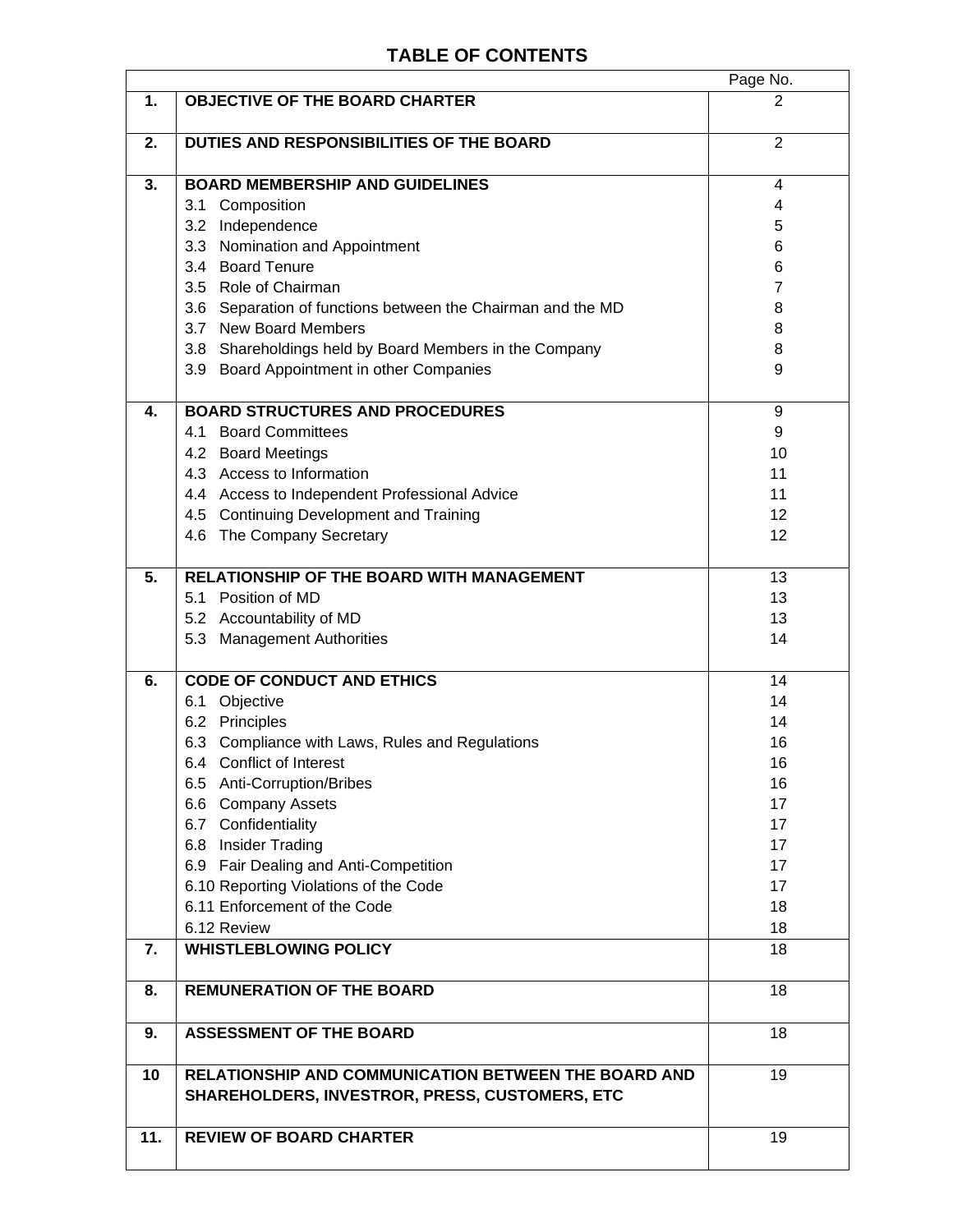# **1. OBJECTIVE OF THE BOARD CHARTER**

- 1.1 The objective of this Board Charter is to ensure that the Board of Directors ("Board") acting on behalf of Ageson Berhad (Formerly Known As Prinsiptek Corporation Berhad) ("Ageson") is aware of their fiduciary duties and responsibilities as members of the Board and the various legislations and regulations affecting their conduct, the need to safeguard the interests of the shareholders, customers and all other stakeholders and that the highest standards of Corporate Governance are applied in all their dealings on behalf of the Company.
- 1.2 The Board Charter serves as a source reference to the Board for matters relating to the Board's organisation. It also serves to provide guidance to the Board members in the performance of their duties, roles and responsibilities as Directors of Ageson.
- 1.3 The powers and authority of the Board are derived from the Company's Memorandum and Articles of Association, the Companies Act 2016 and the Main Market Listing Requirements ("MMLR") of Bursa Malaysia Securities Berhad ("Bursa Securities").
- 1.4 The Board Charter is also to provide the guidance on the powers between the Chairman and the Managing Director ("MD") and between the different Board Committees established by the Board and the Management.
- 1.5 The Board Charter sets out the processes and procedures for convening of Board Meetings. The Board should periodically review and publish the Board Charter on the corporate website.

#### **2. DUTIES AND RESPONSIBILITIES OF THE BOARD**

- 2.1 The business and affairs of the Company shall be under the direction of the Board. The Board has all the powers necessary for directing and supervising the management of the business and the affairs of the company subject to any modification, exception or limitation contained in the Companies Act 2016 or in the Memorandum and Articles of Association of the Company.
- 2.2 The Board is primarily responsible for the proper stewardship of the Company and its subsidiaries (collectively known as the "Group"). The Board is to ensure the protection and enhancement of shareholders' value and safeguarding the stakeholders' interests including securing sustainable long-term financial results, with proper social and environmental considerations. Hence, the Board should collectively have sound and sufficient knowledge as well as expertise to enable effective governance and oversight.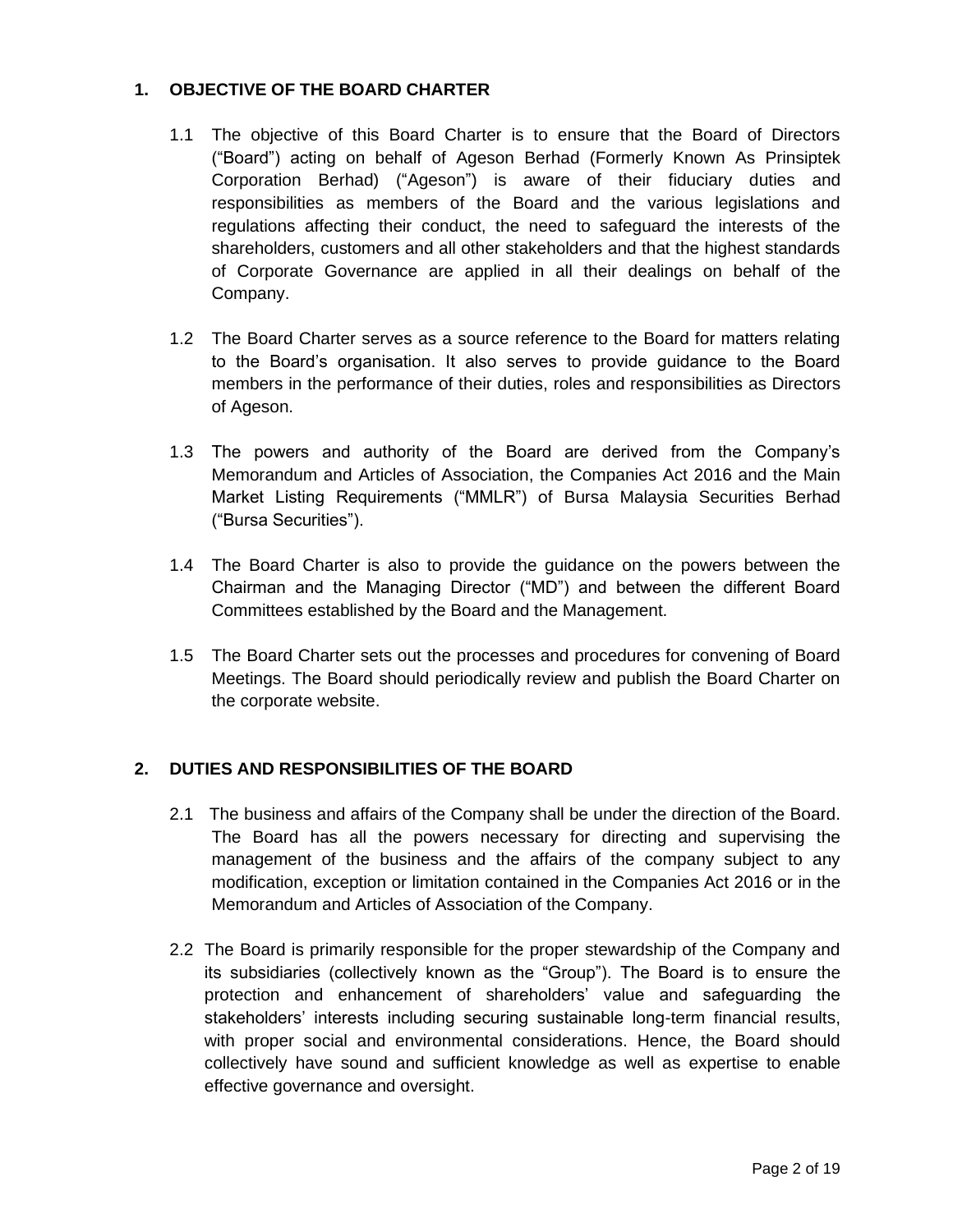- 2.3 A Director shall at all times exercise his/her powers for a proper purpose and in good faith in the best interest of the Company and shall act honestly and use reasonable care, skill and diligence in the discharge of the duties of his/her office and shall not make use of any information acquired by virtue of his/her position to gain directly or indirectly an improper advantage for himself/herself or for any other person or to cause detriment to the Company.
- 2.4 A Director shall at all times, avoid conflict of interest, and shall as soon as practicable after the relevant facts have come to his/her knowledge, declare the nature of his/her interest at a meeting of the Directors of the Company. A Director who is any way interested in a contract entered into or proposed to be entered into by the Group shall be counted only to make the quorum but shall not participate in any discussion while the contract or proposed contract is being considered during the meeting and shall not vote on the contract or proposed contract. The MMLR further provides that a Director with any interest, direct or indirect, must abstain from board deliberation and voting on the relevant resolution in respect of the related party transaction.
- 2.5 The Board understands that it is responsible for good corporate governance and therefore it is committed to apply the principles and best practices stated in Malaysian Code on Corporate Governance ("MCCG").

In line with the MCCG, the Board has the following major responsibilities, which facilitate the discharge of the Board's stewardship in the pursuit of the best interest of the Company:

- a. Promote good corporate governance culture within the Company which reinforces ethical, prudent and professional behaviour.
- b. Review, challenge and decide on Management's proposals for the Company, and monitor its implementation by Management.
- c. Review and approve corporate plan for the Group which includes the corporate strategy and strategic plan for the Group.
- d. Ensure that the strategic plan of the Company supports long-term value creation and includes strategies on economic, environmental and social consideration underpinning sustainability.
- e. Review and approve strategic initiatives including corporate business restructuring.
- f. Supervise and assess Management's performance to determine whether the business is being properly managed.
- g. Ensure that there is a sound framework for internal controls and risk management.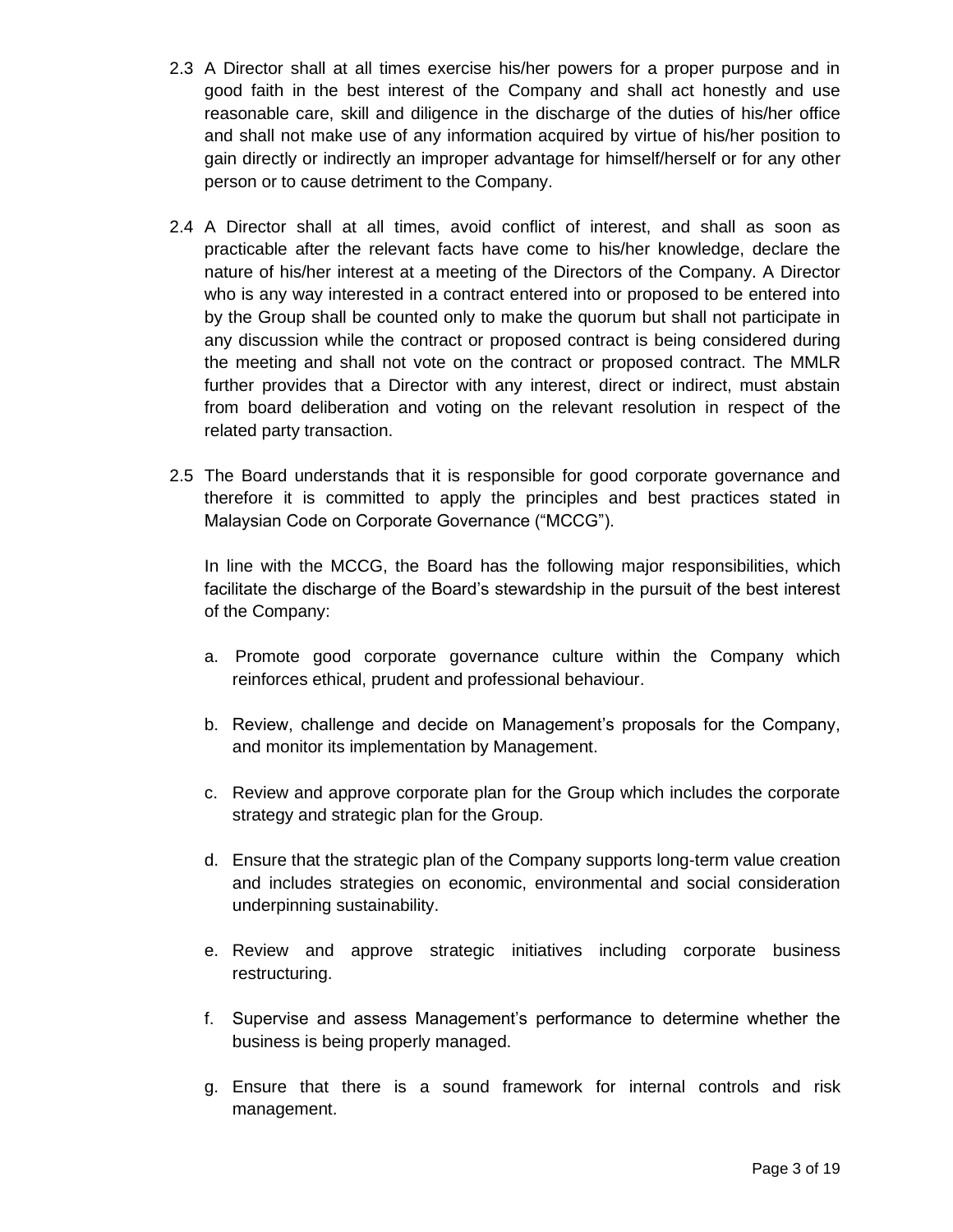- h. Understand principal risks of the Company's business and recognise that business decisions involve the taking of appropriate risks.
- i. Ensure that senior management has the necessary skills and experience, and there are measures in place to provide for the orderly succession planning of the Board and senior management.
- j. Ensure that the Company has in place procedures to enable effective communication with stakeholders.
- k. Ensure the integrity of the Company's financial and non-financial reporting.
- l. Review the adequacy and integrity of the Group's internal control systems and management information systems, including systems for compliance with applicable laws, regulations, rules, directives and guidelines.
- m. Review and approve the financial statements which include the Audited Financial Statements and quarterly reports, dividend policy, credit facilities from financial institutions and guarantees.
- n. Review and approve the Board Audit Committee Report and the Statement on Risk Management and Internal Control for disclosure in the Annual Report.
- o. Provide an overview of the application of the Principles set out in the MCCG in the Corporate Governance Overview Statement and disclose the application of each Practice set out in the MCCG during the financial year in the Corporate Governance Report in compliance with the MMLR for disclosure in the Annual Report.
- p. Establish Board Committees, whenever necessary.
- q. Evaluate, approve and monitor the annual budget and business plan.
- r. Evaluate and approve the major capital expenditure, capital management and all major corporate transactions.
- s. Approve the appointment, resignation or removal of Company Secretaries.

#### **3. BOARD MEMBERSHIP GUIDELINES**

3.1 Composition

The Constitution of Ageson provides for a minimum of two (2) Directors and a maximum of Twenty (20) Directors. At any one time, at least two (2) or the majority of the Board members, whichever is higher, shall be Independent Non-Executive Directors.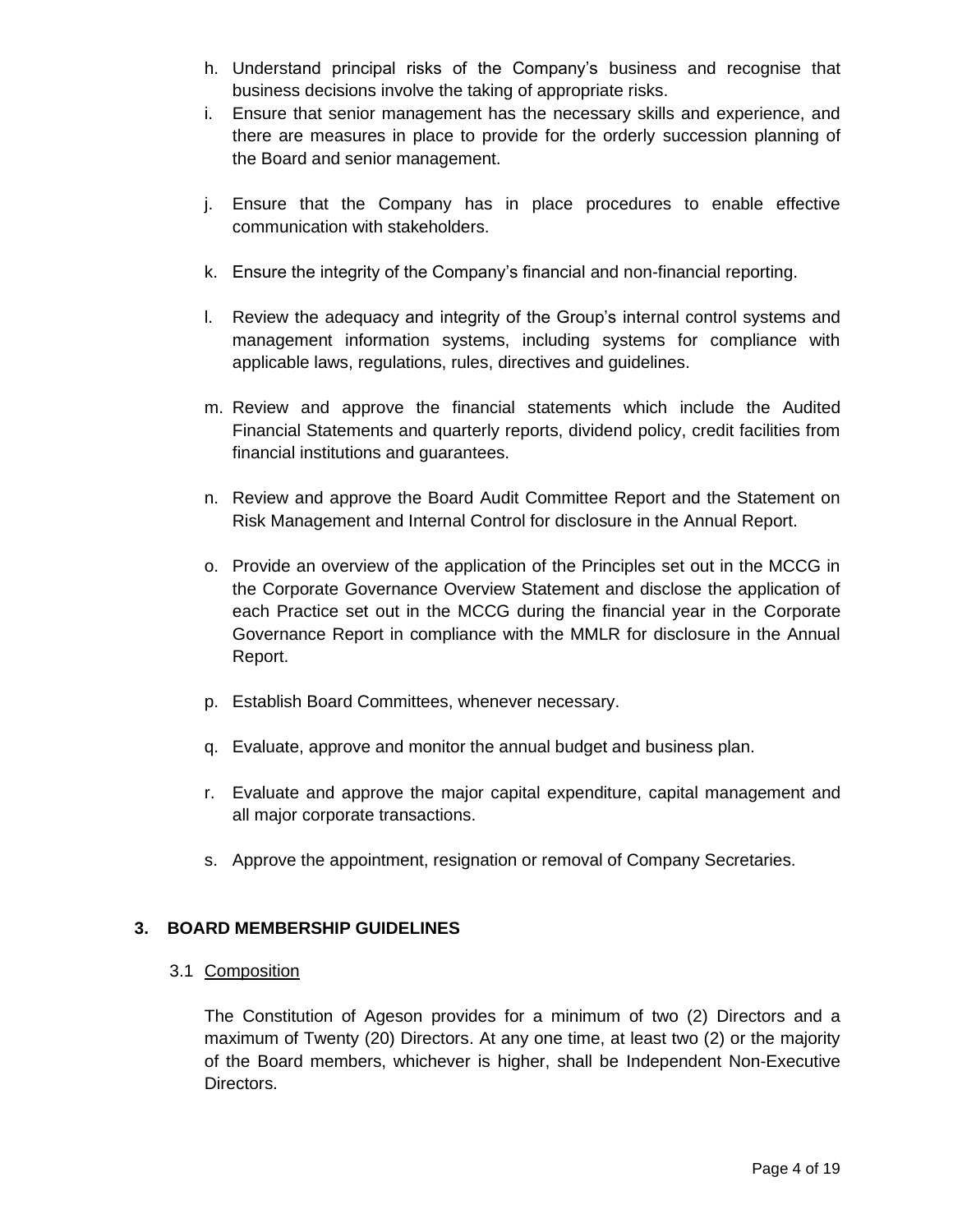For the effective functioning of the Board, the positions of Chairman and MD should be held by different individuals. To the extent where practicable, the Chairman must be a non-executive member of the Board.

The Board is responsible to determine the appropriate size and composition of the Board having regard to the mix of skills, independence, competencies and diversity (including gender diversity). In reviewing the size and composition of the Board, the Board shall consider, amongst other things:-

- a) The nature, size and complexity of the Group; and
- b) The efficiency and effectiveness of the Board, balancing the need to have sufficient skills and expertise to fulfil the needs of the Board and all its Board Committees with the need to maintain a Board size where all Directors can participate and contribute.

#### 3.2 Independence

An Independent Director means a Director who is independent of Management and free from any business or other relationship which could interfere with the ability to act in the best interest of the Company. An independent director does not have any direct or indirect pecuniary interest in the Company other than the remuneration for their services as members of the Board and Board Committees of the Company.

An independent director is one who:

- a) Is not an executive director of the Company or any related corporation of the Company;
- b) Has not been within the last two (2) years and is not an officer (except as a non-executive director) of the Company. "Officer" has the meaning given in Section 2 of the Companies Act 2016;
- c) Is not a major shareholder of the Company;
- d) Is not a family member of any executive director, officer or major shareholder of the Company;
- e) Is not acting as a nominee or representative of any executive director or major shareholder of the Company;
- f) Has not been engaged as an adviser by the Company under such circumstances as prescribed by Bursa Securities or is not presently a partner, director (except as an Independent Director) or major shareholder, as the case may be, of a firm or corporation which provides professional advisory services to the Company under such circumstances as prescribed by Bursa Securities; and
- g) Has not engaged in any transaction with the Company under such circumstances as prescribed by Bursa Securities or is not presently a partner, director or major shareholder, as the case may be, of a firm or corporation (other than subsidiaries of the Company) which has engaged in any transaction with the Company under such circumstances as prescribed by Bursa Securities.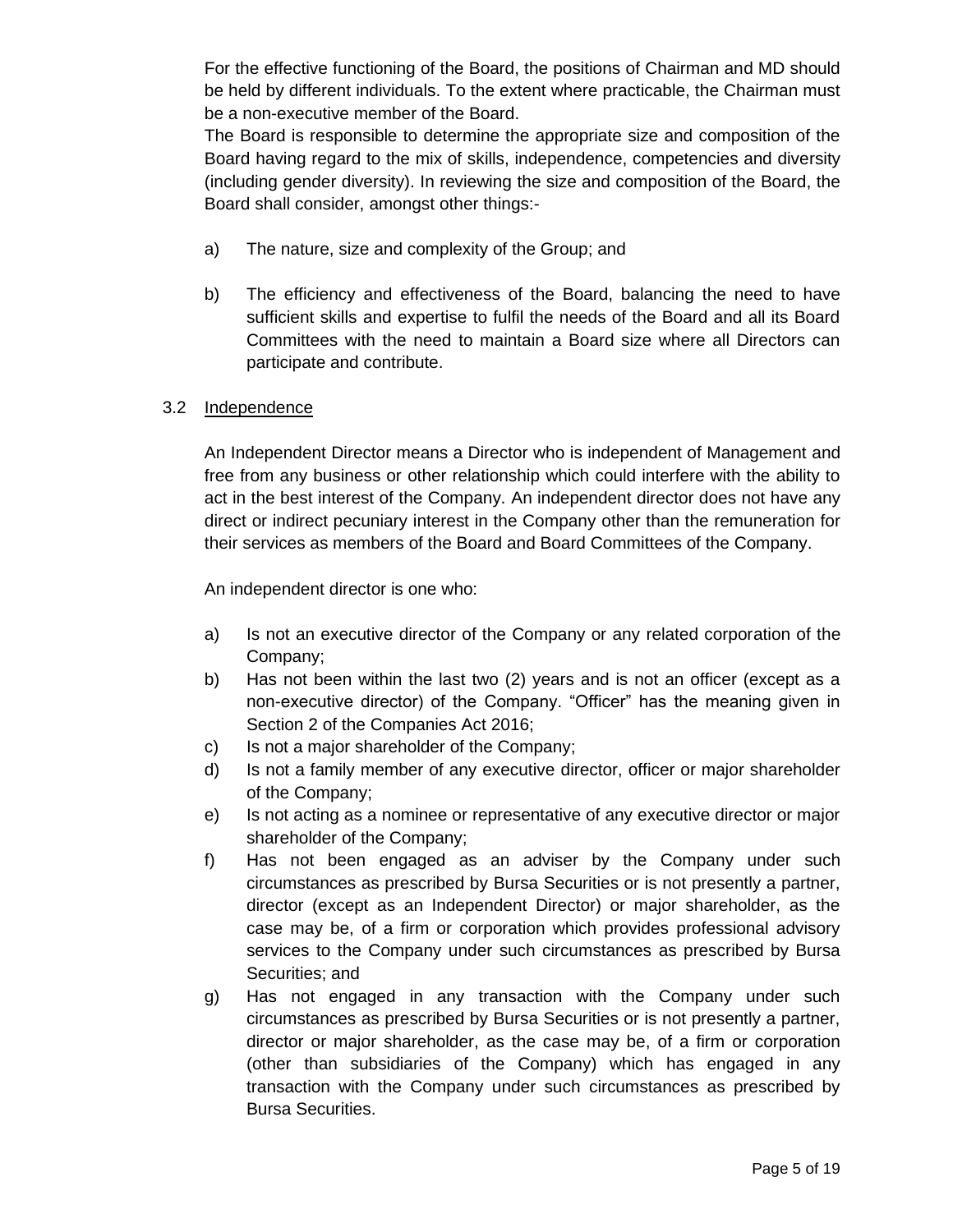The role of Independent Directors is to provide independent assessment judgement, experience and objectivity without being subordinated to operational considerations.

The Independent Directors will ensure that the interest of all shareholders, and not only the interest of a particular group, are indeed taken into consideration by the Board and that relevant issues are subjected to objective consideration by the Board.

The Independent Directors will also evaluate the performance and wellbeing of the Company without any conflict of interest or the undue influence of interested parties, with the aim to improve corporate credibility and governance standards.

#### 3.3 Nomination and Appointment

The appointment of a new Director is a matter for consideration and decision by the Board upon appropriate recommendation from the Nomination Committee ("NC"). The NC should be chaired by an Independent Director or the Senior Independent Non-executive Director ("SID").

The screening and evaluation process for potential new Directors and Directors to be nominated for re-election are delegated to the NC.

In making the selection, the Board as assisted by the NC, also considers the following aspects:-

- a) Probity, personal integrity and reputation the person must have the personal qualities such as honesty, integrity, diligence, independence of mind and fairness.
- b) Competence and capability the person must have the necessary skills, ability and commitment to carry out the role.
- c) Financial integrity the person must manage his/her debts or financial affairs prudently.
- d) In the case of candidates for the position of Independent Non-Executive Directors, the candidates' ability to discharge such responsibilities/ functions as are expected from Independent Non-Executive Directors shall be evaluated.

On the appointment of a new Director, the new Director is required to commit sufficient time to attend to the Company's meetings and matters before accepting his/her appointment to the Board.

The Board shall be responsible for recommending its members for re-election by the shareholders. Independent Non-Executive Directors are required to confirm their independence periodically while they remain in office.

#### 3.4 Board Tenure

3.4.1 Re-Election of Directors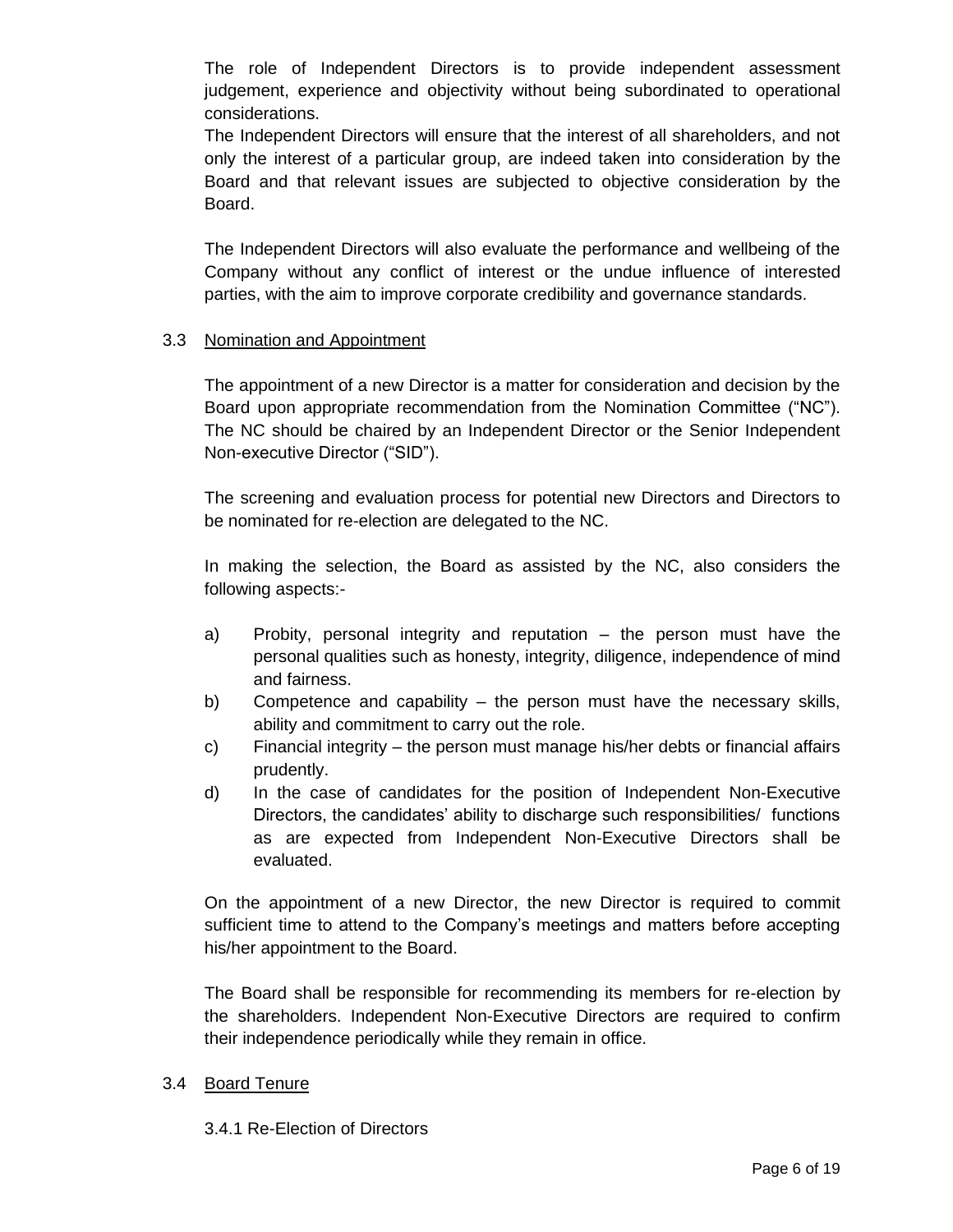Pursuant to the Company's Articles of Association, one-third (1/3) of the Directors including the Managing Director shall retire by rotation from office at each Annual General Meeting ("AGM") and they shall be eligible for reelection at such AGM. The Directors to retire shall be the Directors who have been longest in office since their appointment or last re-election. In addition, all Directors including the Managing Director shall be subject to retirement by rotation once every 3 years.

#### 3.4.2 Tenure of Independent Non-Executive Directors

The tenure of an Independent Non-Executive Director should not exceed a cumulative term limit of nine (9) years. Upon completion of the nine (9) years, an Independent Non-Executive Director may continue to serve on the Board as a Non-Independent Non-Executive Director.

#### 3.5 Role of Chairman

The Chairman represents the Board to the shareholders. The Chairman is responsible for the leadership of the Board and controls the orderly and effective functioning of the Board. The Chairman ensures the integrity and effectiveness of the governance processes of the Board and shall consult with the Board promptly over any matter that gives him cause for major concern.

The Chairman shall act as a facilitator at meetings of the Board and ensure that no Board member, whether executive or non-executive, dominates the discussion, and that appropriate discussion takes place and opinions among Board members are forthcoming.

The key roles and responsibilities of the Chairman include:-

- i) Provides leadership for the Board so that the Board can perform its responsibilities effectively;
- ii) Sets the agenda for the Board meetings and ensures that Board members receive complete and accurate information in a timely manner;
- iii) Leads Board meetings and discussions;
- iv) Encourages active participation and allows dissenting views to be freely expressed;
- v) Manages the interface between Board and Management;
- vi) Oversees the Board in the effective discharge of its fiduciary duties;
- vii) Presides at Board and general meetings of the Company and ensures that all relevant issues are on the agenda with the assistance of the Senior Management and Company Secretary;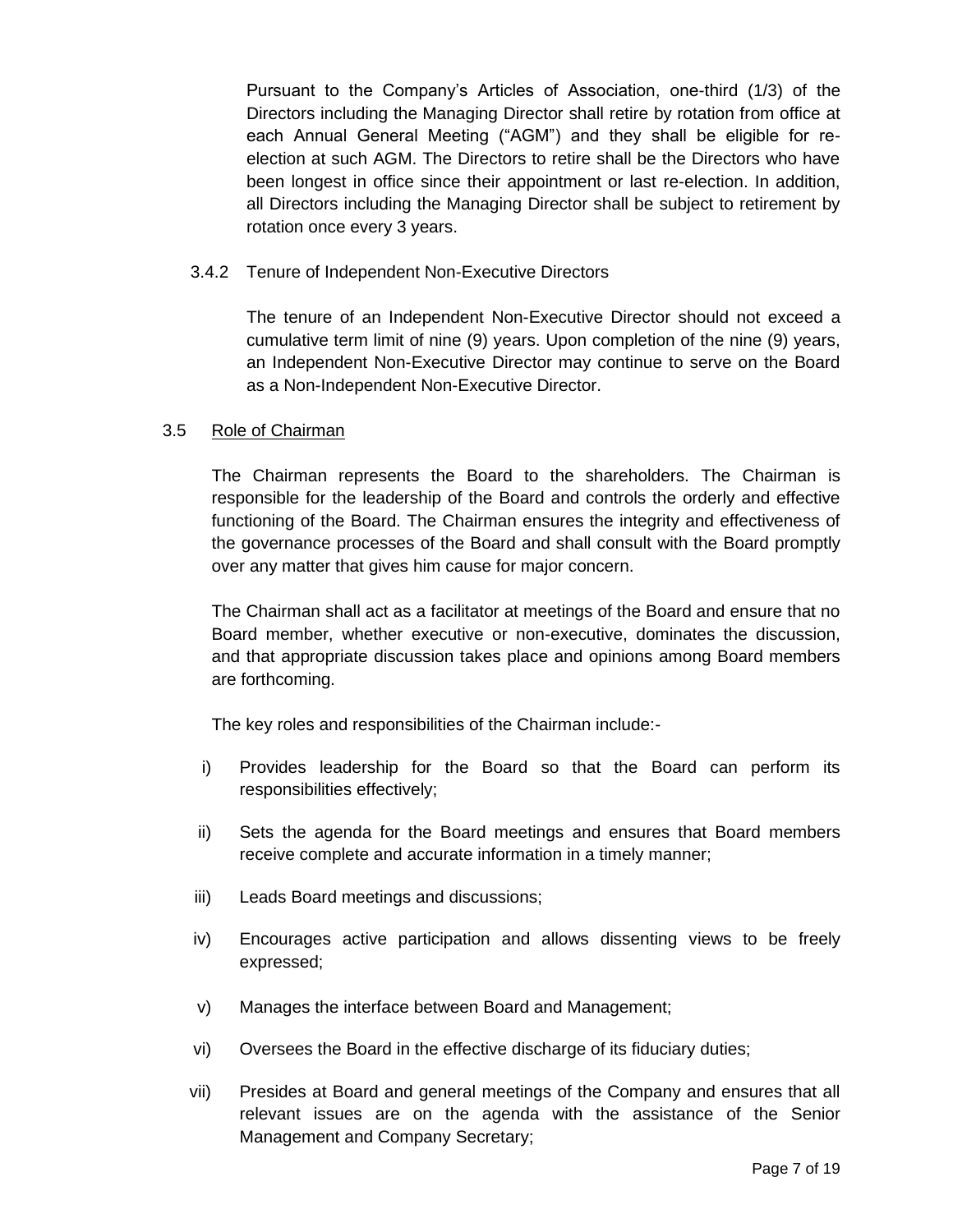- viii) Manages Board communications and Board effectiveness and effective supervision over the MD;
- ix) Facilitates good decision-making during Board and shareholders' meetings;
- x) Provides reasonable time for discussion of complex and contentions issues, and ensures all discussions include the collective views of all Board members;
- xi) Ensures Board proceedings are in compliance with good conduct and best practices;
- xii) Ensures effective communication with shareholders and relevant stakeholders and that their views are communicated to the Board as a whole;
- xiii) Leads the board in establishing and monitoring good corporate governance practices in the Company; and
- xiv) Ensures that every Board resolution is put to a vote to ensure the will of the majority prevails.

#### 3.6 Separation of functions between the Chairman and the MD

The position of the Chairman and the MD are held by different individuals. The roles of the Chairman and MD are distinct and separate. The distinct roles of the Chairman and the MD, with a clear line of responsibilities is to ensure that there is a balance of power and authority, such that no one individual has unfettered powers of decision-making.

#### 3.7 New Board Members

New Board members shall be briefed on the terms of their appointment, their duties and obligations and on the operations of the Group. Copies of the following shall be provided to the newly appointed Director(s):-

- a) Board Charter;
- b) Memorandum and Articles of Association;
- c) Respective Board Committee's Terms of Reference and its composition;
- d) Latest Business Plan, if available;
- e) Latest Annual Reports and Financial Statements;
- f) Organisation Chart; and
- g) Any other documents deemed necessary by the Board.

#### 3.8 Shareholdings held by Board Members in the Company

Page 8 of 19 Board members may hold shares in the Company. Any transactions involving the shares of the Company, whether buying, selling or transfer to third party, Board members must strictly observe the disclosure requirements and/or provisions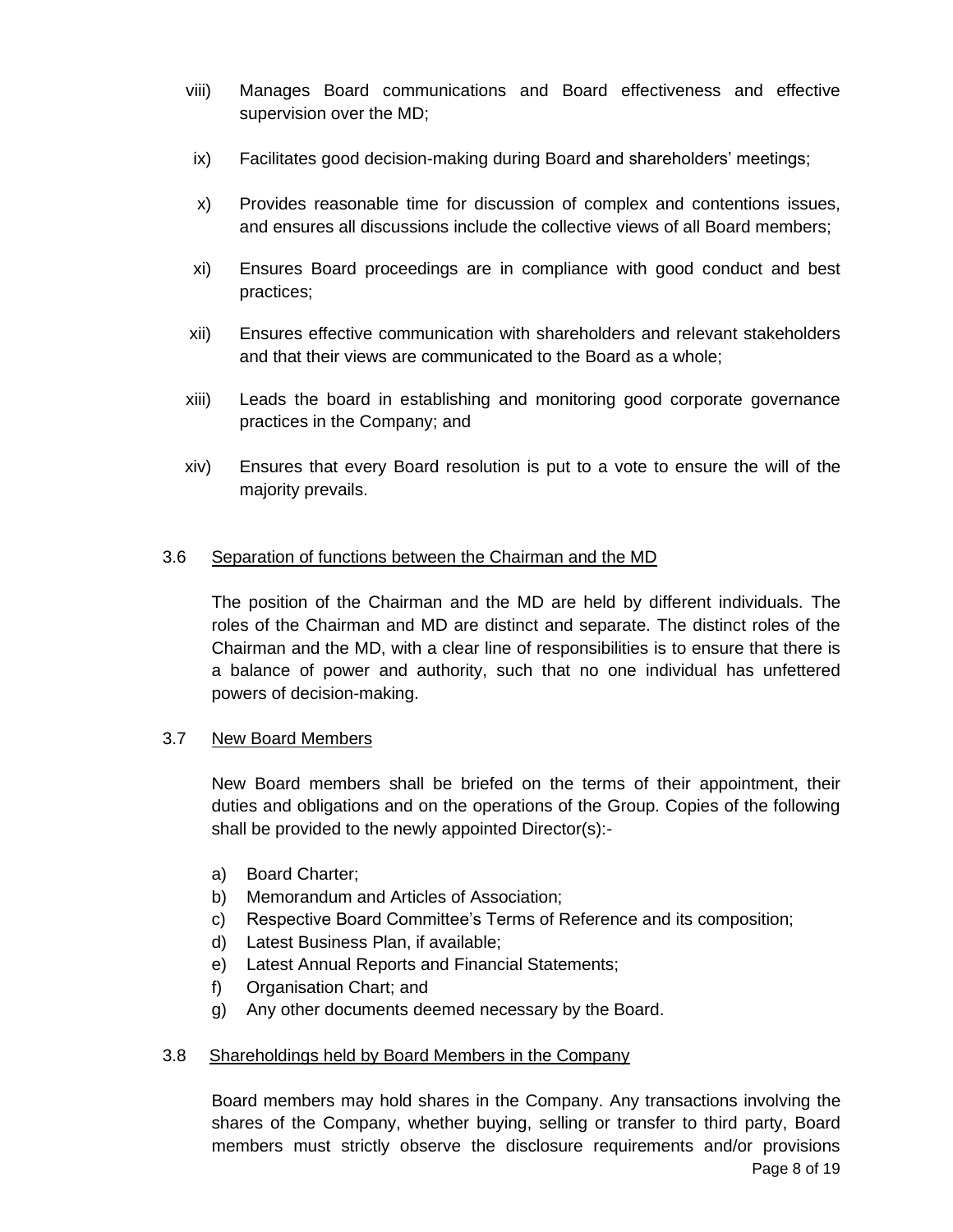under the Companies Act 2016, MMLR and all other relevant legislative and regulatory requirements.

#### 3.9 Board Appointment in Other Companies

Directors are expected to devote sufficient time and attention to the affairs of the Company. Any Director is, while holding office, at liberty to accept other Board appointment(s) in other companies so long as the appointment is not in conflict with the Company's business and does not affect the discharge of his duty as a Director of the Company. A director must not hold more than 5 directorships in listed companies.

Pursuant to the MCCG, the Board should set out expectations on time commitment for its members and protocols for accepting new directorships. In this instance, Board members are expected to achieve at least 50% attendance of the total Board Meetings in any applicable financial year with appropriate leave of absence be notified to the Chairman of the Board and/or Company Secretary, where applicable.

#### **4. BOARD STRUCTURES AND PROCEDURES**

#### 4.1 Board Committees

The Board may delegate specified matters to individual members or Committees of the Board to oversee critical or major functional areas and to address matters which require detailed review or in-depth consideration. All such committees must be provided with written terms of reference which state clearly the extent and limits of their responsibilities and authority, specifically whether they have authority to decide on behalf of the Board.

The relevant Board Committees established are as follows:-

- a) **Audit Committee** ("AC") : to assists and supports the Board's responsibility of overseeing the Group's operations by providing a means for reviewing the Group's processes for producing financial data, its internal controls, and policies and procedures to assess the suitability, objectivity and independence of the Group's external auditor and internal audit function.
- b) **Nomination Committee** ("NC"): to oversees matters related to the nomination of new Directors, annually reviews the required mix of skills, experience and other requisite qualities of Directors as well as undertakes the annual assessment of the effectiveness of the Board as a whole, its Committees and the contribution of each individual Director; and
- c) **Remuneration Committee** ("RC"): The RC is also primarily responsible for recommending to the Board the remuneration framework for Directors and Senior Management.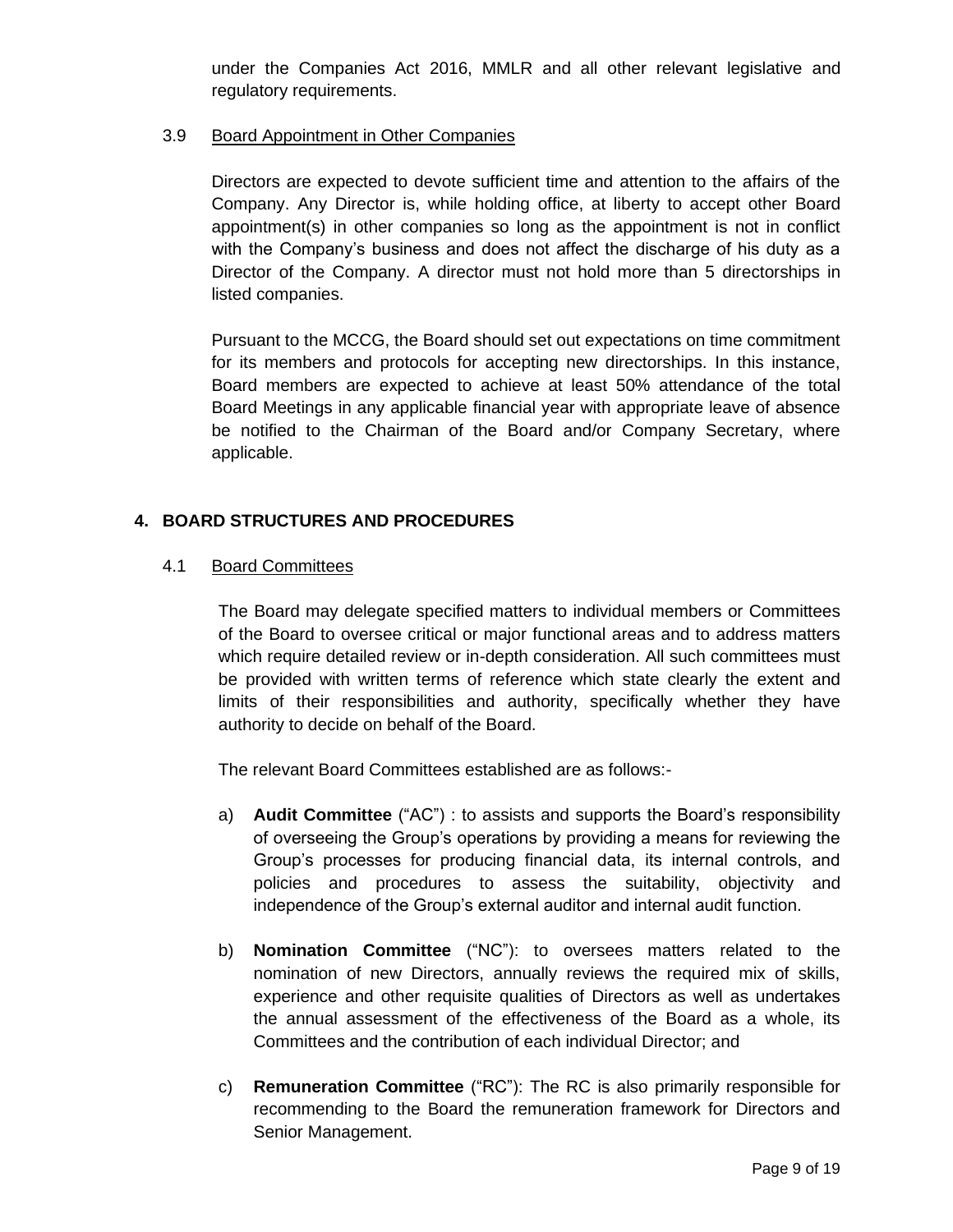#### 4.2 Board Meetings

Meetings of the Board will be held at such time and at such venue as the Board deems appropriate, but it will normally meet at least quarterly or where circumstances necessitate. The Board's annual meeting calendar is prepared and circulated to Directors before the beginning of each financial year. It provides the scheduled dates for meetings of the Board and Board Committees, and annual general meeting, as well as the closed period for dealings in securities by Directors based on the targeted date of announcement of quarterly results of the Group.

The Board meets in person at least once in every quarter to facilitate the discharge of their duties.

If additional meetings are to be convened, any one (1) Director may request for such a meeting to table matters of urgency, and the Company Secretary shall upon the request of the Chairman of the Board or any one (1) Director, convene a meeting.

Except in the case of emergencies, seven (7) days' notice of every Director's meeting will be provided in writing.

In events of the Chairman's absence, or if he is not present within fifteen (15) minutes after the time set for the holding of the meeting, the Directors shall elect one (1) of their number to be Chairman of the meeting.

Board members are required to attend the Board meetings. However, other senior officers may be invited to attend meetings for particular items within their responsibility. The Board may also invite external parties such as the auditors, solicitors and consultants as and when the need arises.

The quorum necessary for the transaction of business is fixed by the Company's Articles of Association, which the Directors may meet together for the despatch of business, adjourn or otherwise regulate their meetings and proceedings as they think fit and may from time to time determine the quorum necessary for the transaction of business. Until otherwise determined, two (2) Directors shall form a quorum.

The Board should have access to all information pertaining to the Company in a timely manner for the discharge of its duties effectively. The agenda and papers for meetings should be furnished to the Directors at least five (5) business days prior to the meetings to enable them to prepare for these meetings. At Board meetings, the Management presents the papers and consultants may be invited to provide further insight.

Decisions or questions arising at any meeting of the Directors shall be decided by a majority of votes, each director is entitled to one (1) vote. Directors can cause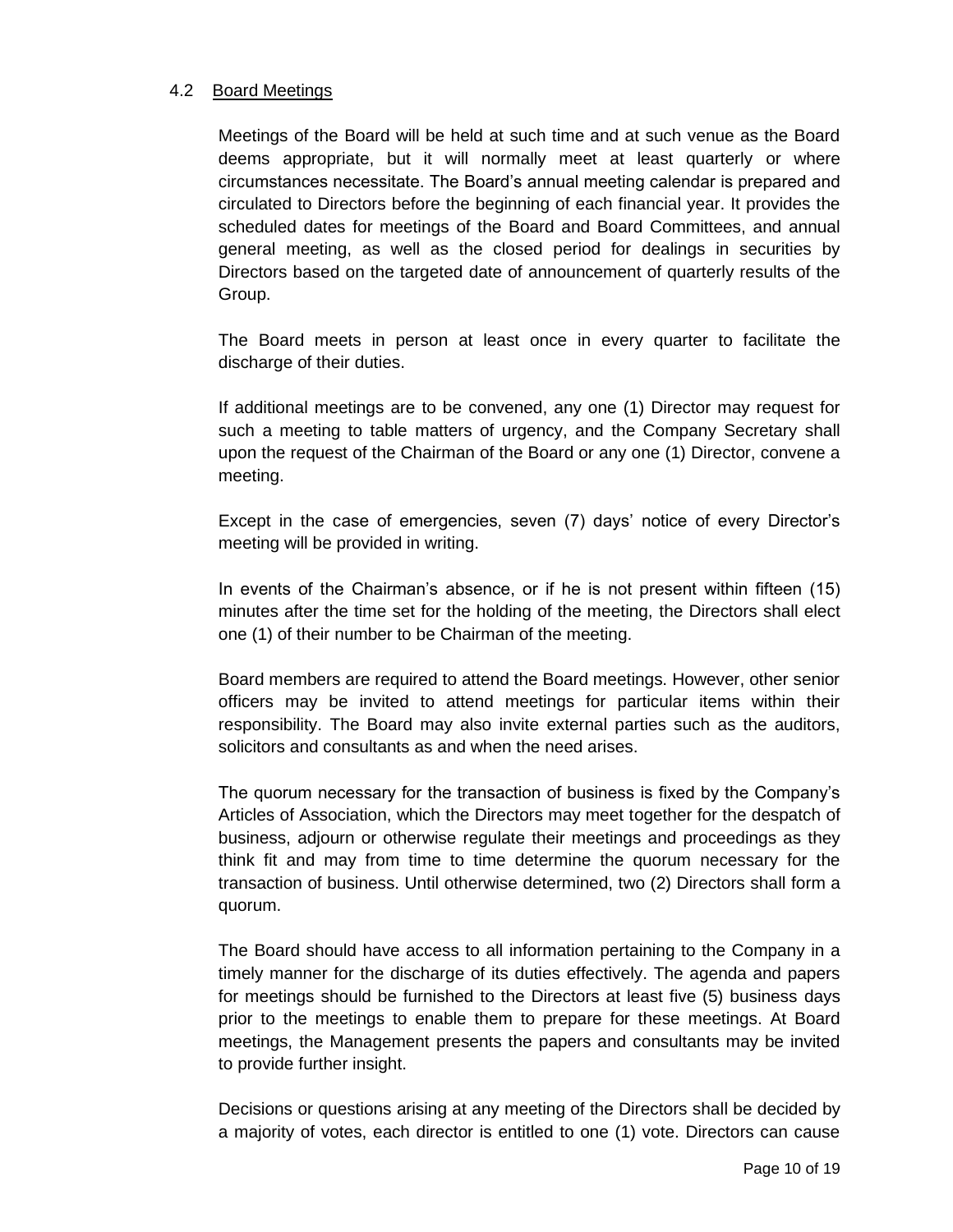their disagreement with the decision agreed by the majority of the Board together with their reasons to be voted in the minutes of the meeting.

Except for the Chairman of the meeting, the rest of the Directors may participate in a meeting by means of a conference telephone or similar electronic communication device. For this purpose, the Director shall ensure that:

- (a) The Company Secretary is informed of the Directors' requirement at least three (3) working days before the meeting;
- (b) The Director shall participate in the meeting from a confined room or space, with no access by or without the presence of any third party;
- (c) The Director shall ensure all deliberations or information being communicated during the telephone/video conferencing are treated with confidence, and he/she shall prevent any leakage of information/materials to any third party; and
- (d) The Director shall at all times take all necessary precautions to strictly maintain confidentiality of information.

The decision of the Board must be clearly recorded in the minutes of the meeting, including the rationale of each decision, clear actions to be taken within the agreed timeline, if applicable, and the Management is responsible for implementation.

#### 4.3 Access to Information

A record of submissions, papers and materials presented to the Board is maintained and held by the Company Secretary, together with minutes of meetings, and is accessible to all Directors.

All Directors (Executive and Non-Executive) have the same right of access to information relevant to the furtherance of their duties and responsibilities as Directors of the Company.

#### 4.4 Access to Independent Professional Advice

The Board as well as any Director is entitled to obtain independent professional advice relating to the affairs of the Group or to his/her responsibilities as a Director.

Subject to prior approval of the Chairman, the cost of the advice will be reimbursed by the Company but the Director will ensure, so far as is practicable, that the cost is reasonable.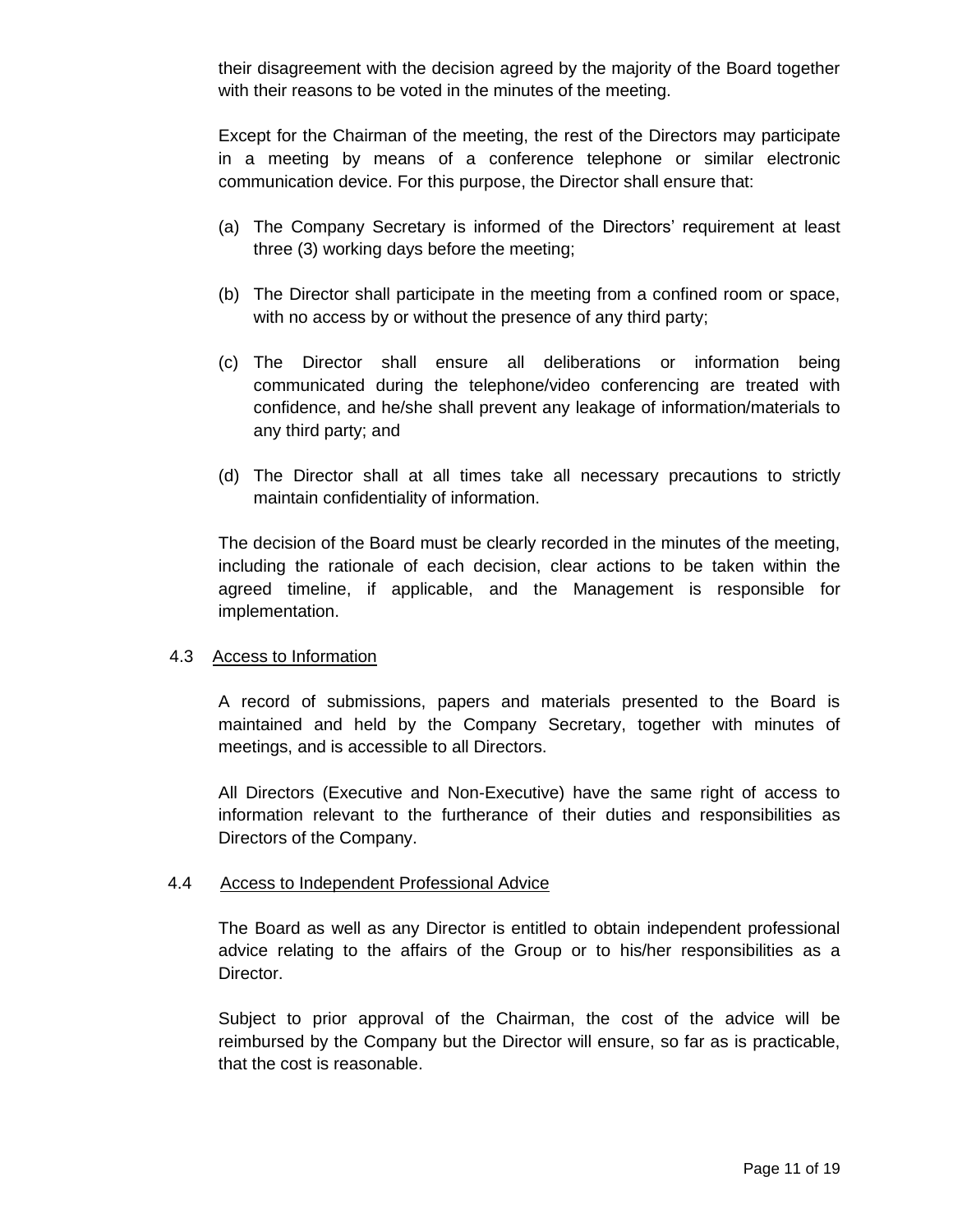#### 4.5 Continuing Development and Training

The Board via the NC should assess the training needs of each Director and to decide on the type of training that may be required for effective and efficient discharge of Directors' duties and responsibilities.

#### 4.6 The Company Secretary

The Board shall ensure that it is supported by a suitably qualified and competent Company Secretary, who plays an important advisory role and fulfils the functions for which he/she has been appointed.

The Company Secretary is a central source of information and advice to the Board and its Committees on issues relating to sound governance and compliance with laws, rules, procedures and regulations and advocates adoption of corporate governance best practices affecting the Group.

The roles and responsibilities of the Company Secretary shall include, but are not limited to the following:

- a) Advising the Board on its roles and responsibilities;
- b) Facilitating the orientation of new Directors and assist in Directors training and development;
- c) Advising the Directors on corporate disclosures and compliance with Company and securities regulations and listing requirements including:
	- disclosure of interests in securities;
	- disclosure of any conflict of interest in a transaction involving the Group;
	- prohibition of dealing in securities; and
	- restrictions on disclosure of price-sensitive information.
- d) Managing processes pertaining to the annual shareholders' meeting;
- e) Monitoring corporate governance development and assist the Board in applying governance practices to meet the Board's needs and stakeholders' expectations; and
- f) Serving as a focal point for stakeholders' communication and engagement on corporate governance issues.

The Company Secretary must keep abreast of, and inform the Board of current governance practices. The Group Secretary should undertake continuous professional development.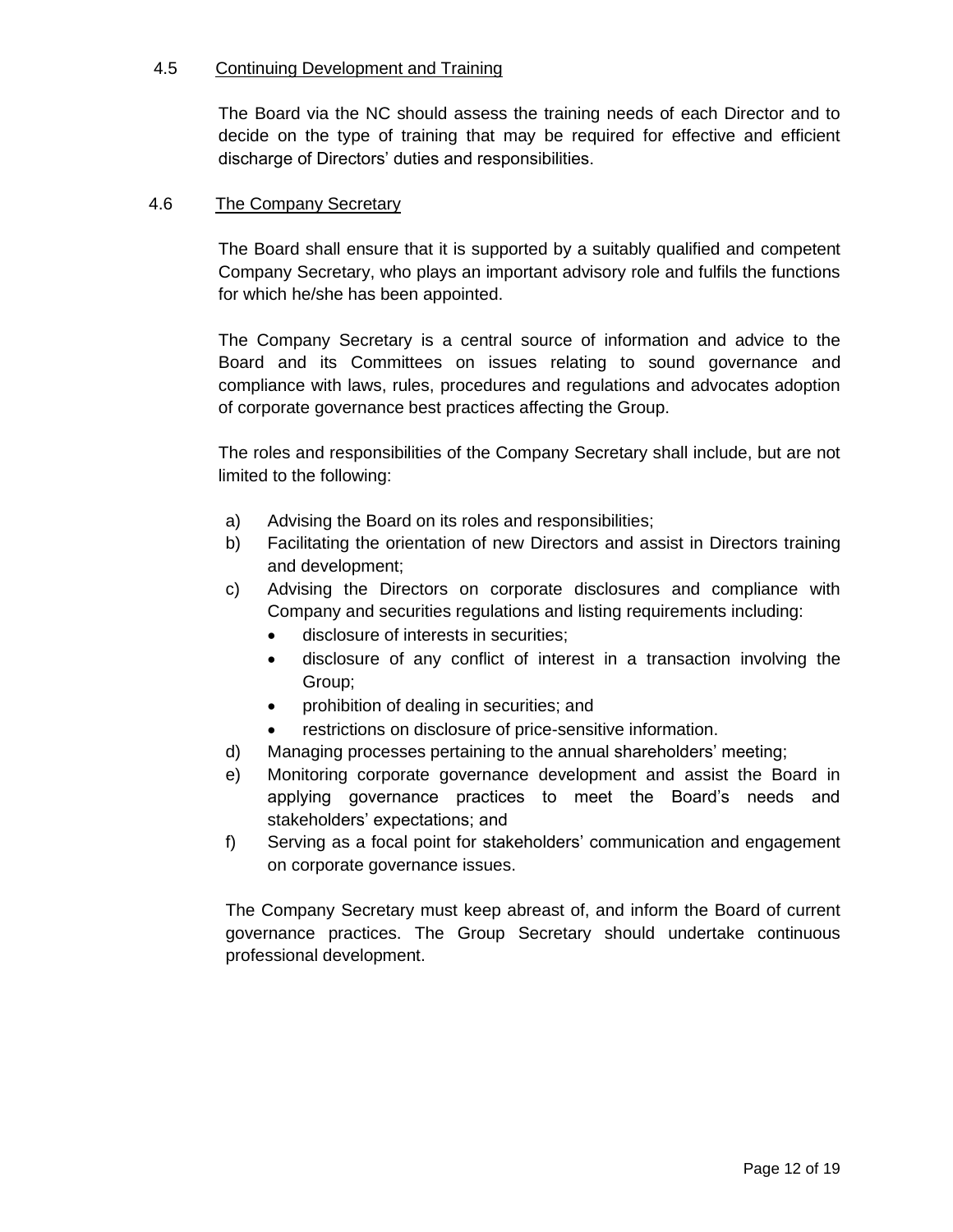#### **5. RELATIONSHIP OF THE BOARD WITH MANAGEMENT**

#### 5.1 Position of MD

The MD is the highest ranking officer in the Group and he is responsible for the day-to-day business of the Group within the authorities as delegated by the Board.

The Board shall link the Company's governance and management functions through the MD. All Board authority conferred on Management is delegated through the MD so that the authority and accountability of Management is considered to be the authority and accountability of the MD so far as the Board is concerned.

#### 5.2 Accountability of MD

The MD is accountable to the Board for the achievement of the Company's goals and for the observance of the Management's authorities.

The MD shall be the head of the Management of the Company and the Group and in that capacity is answerable to the Board.

The key role of the MD, amongst others, includes:-

- a) developing the strategic direction of the Group;
- b) ensuring that the Group's strategies and corporate policies are effectively implemented;
- c) ensuring that Board decisions are implemented and board directions are adhered to;
- d) providing directions in the implementation of short and long term business plans;
- e) providing strong leadership i.e. effectively communicating a vision, management philosophy and business strategy to the employees;
- f) keeping board fully informed of all important aspects of the Group's operations and ensuring sufficient information is distributed to the board members;
- g) ensuring high performance and productivity of top management staff by creating conditions for top management motivation, performance management and professional development;
- h) ensuring compliance with all relevant legislation and regulations by reviewing policies and monitoring compliance;
- i) developing and maintaining effective relations with significant external agencies such as regulatory bodies, government agencies, investing public and other trade associations and institutions; and
- j) ensuring the day-to-day business affairs of the Group are effectively managed.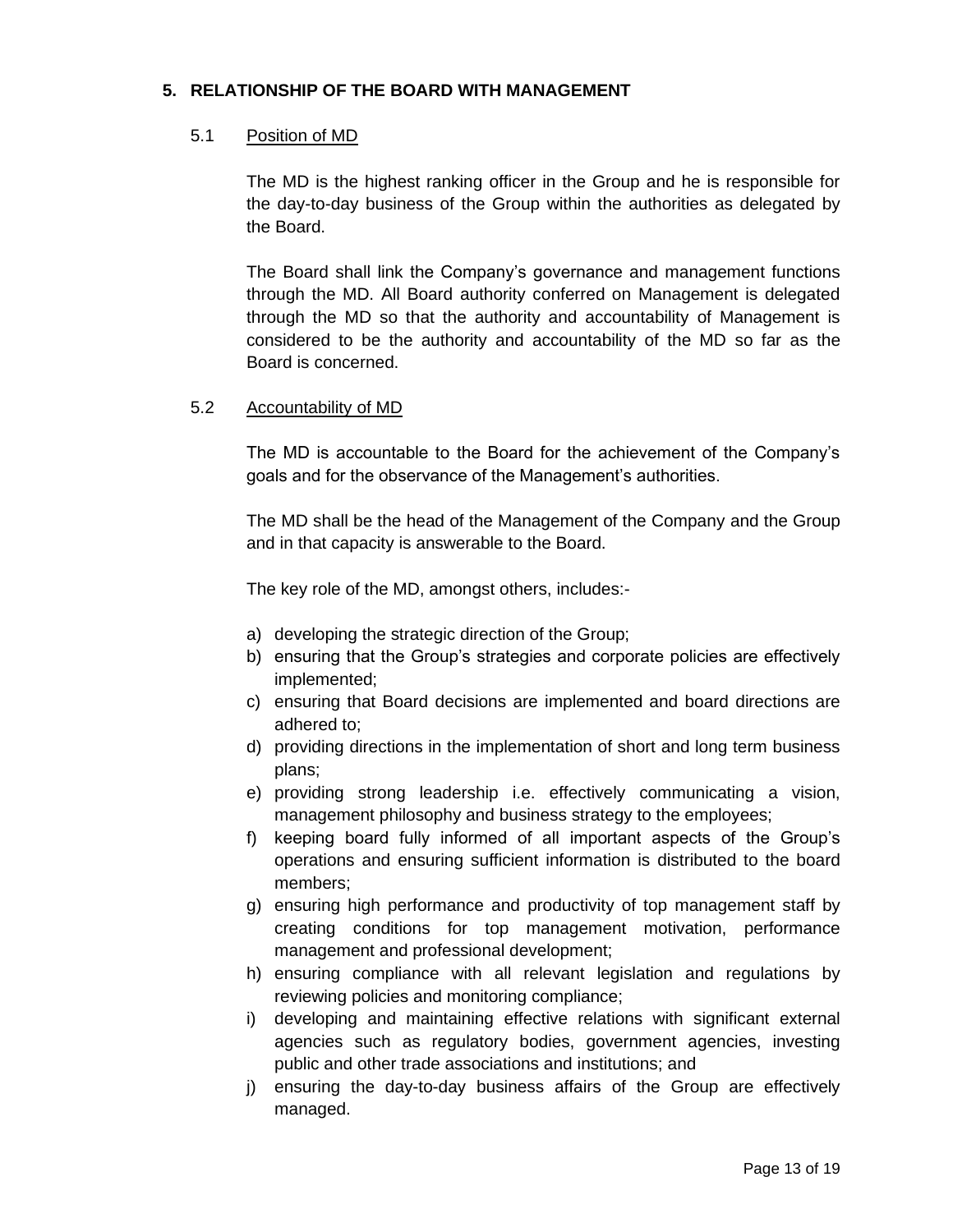#### 5.3 Management Authorities

The MD is expected to act within all specific authorities delegated to him by the Board. The assets of the Group are expected to be adequately maintained and protected, and not unnecessarily placed at risk.

## **6. CODE OF CONDUCT AND ETHICS**

#### 6.1 Objective

The standards of conduct and behaviour of company directors in Malaysia are prescribed by the Companies Act 2016. Directors are also regulated by the common law, other government legislations and the Main Market Listing Requirements.

This Code of Conduct and Ethics for Directors ("Code") is to provide the fundamental guiding principles and standards applicable to the Directors where such principles and standard are founded on high standards of professional and ethical practices.

#### 6.2 Principles

This Code is adapted from the Code of Ethics for Company Directors issued by Companies Commission of Malaysia. It should be read together with Ageson's Board Charter, MCCG 2017, and Bursa Malaysia Securities Berhad's Corporate Governance Guide in order to provide a comprehensive overview of what is expected from Ageson Board.

The principle of this Code is based on principles in relation to transparency, sincerity, integrity, accountability and corporate social responsibility.

In the performance of his/her duties, a director should at all times observe the following:-

- a. Comply with applicable laws, rules and regulations including without limitation the applicable provisions of the Companies Act 2016.
- b. Must act in the good faith and best interest of Ageson.
- c. Must act with honesty and integrity at all times and must not act in a manner which is adverse or detrimental to the interests and objectives of Ageson or diminishes the reputation of Ageson.
- d. Must act fairly and impartially in all matters.
- e. Must exercise due care, diligence and skill in the conduct of their duties.
- f. Must avoid any circumstance which is, or could become in conflict with the interest of Ageson, including any related party transaction, and must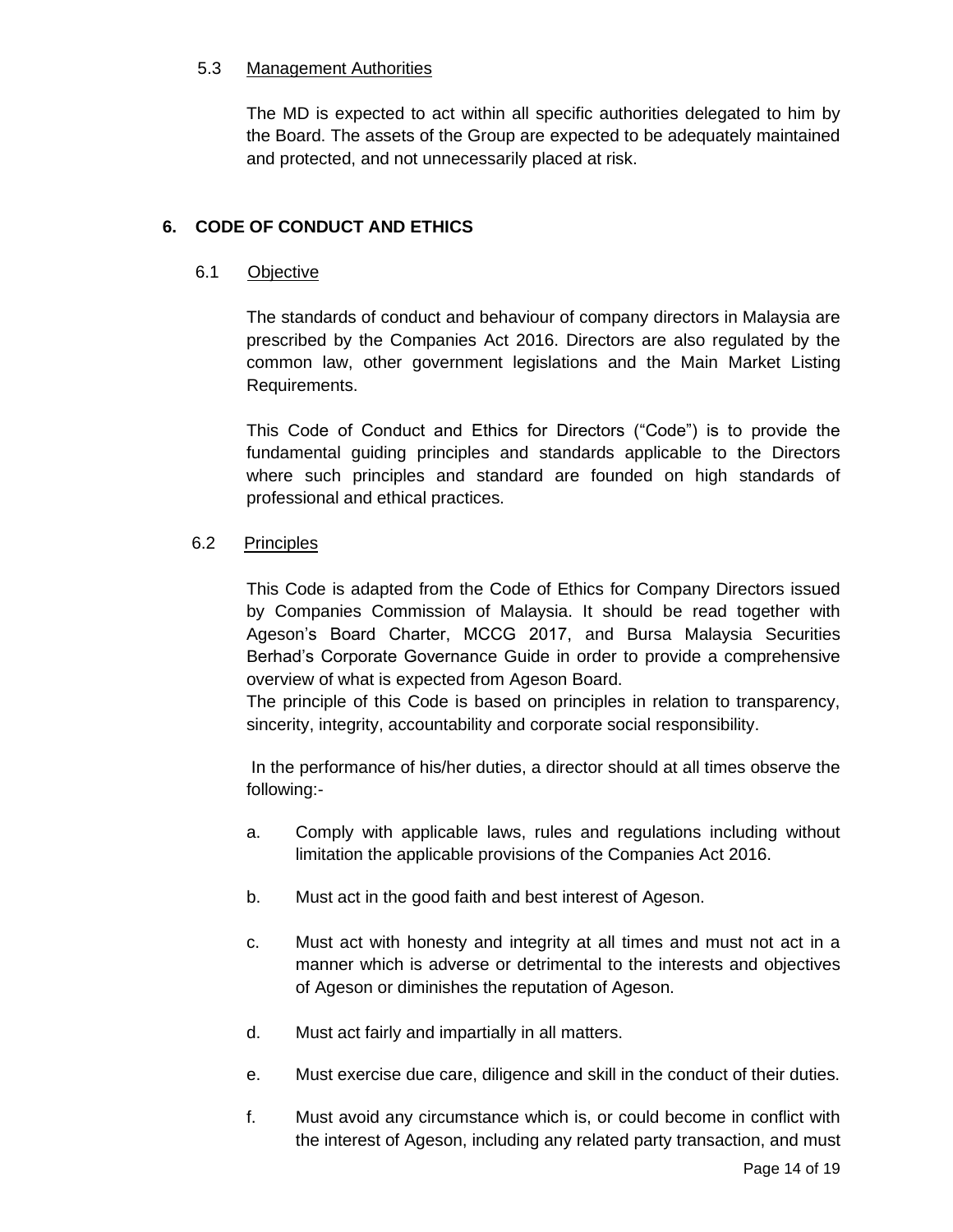disclose such circumstances to the Board and obtain requisite approval from the Board.

- g. Should have a clear understanding of the aims and purpose, capabilities and capacity of the company.
- h. Should devote time and effort to attend meetings and to know what is required of the board and each of its directors, and to discharge those functions.
- i. Should ensure at all times that the company is properly managed and effectively controlled.
- j. Should stay abreast of the affairs of the company and be kept informed of the company's compliance with the relevant legislation and contractual requirements.
- k. Should insist on being kept informed on all matters of importance to the company in order to be effective in corporate management.
- l. Should limit his/her directorship of companies to a number in which he/she can best devote his/her time and effectiveness; each director is his/her own judge of his/her abilities and how best to manage his/her time effectively in the company in which he/she holds directorship.
- m. Should have access to the advice and services of the company secretary, who is responsible to the board to ensure proper procedures, rules, and regulations are complied with.
- n. Should neither divert to his/her own advantage any business opportunity that the company is pursuing, nor may he/she use confidential information obtained by reason of his/her office for his/her own advantage or that of others.
- o. Should be willing to exercise independent judgment and, if necessary, openly oppose if the vital interest of the company is at stake.
- p. Relationship with Shareholders, Employees, Creditors and Customers:
	- i) Should be conscious of the interest of shareholders, employees, creditors and customers of the company;
	- ii) Endeavour to deal fairly with customers, suppliers, competitors and employees and should not, at any time, take unfair advantage of anyone through manipulation, concealment, abuse of privileged information, misrepresentation of material facts, or other dishonest but not illegal practices.
	- iii) Should at all times promote professionalism and improve the competency of management and employees; and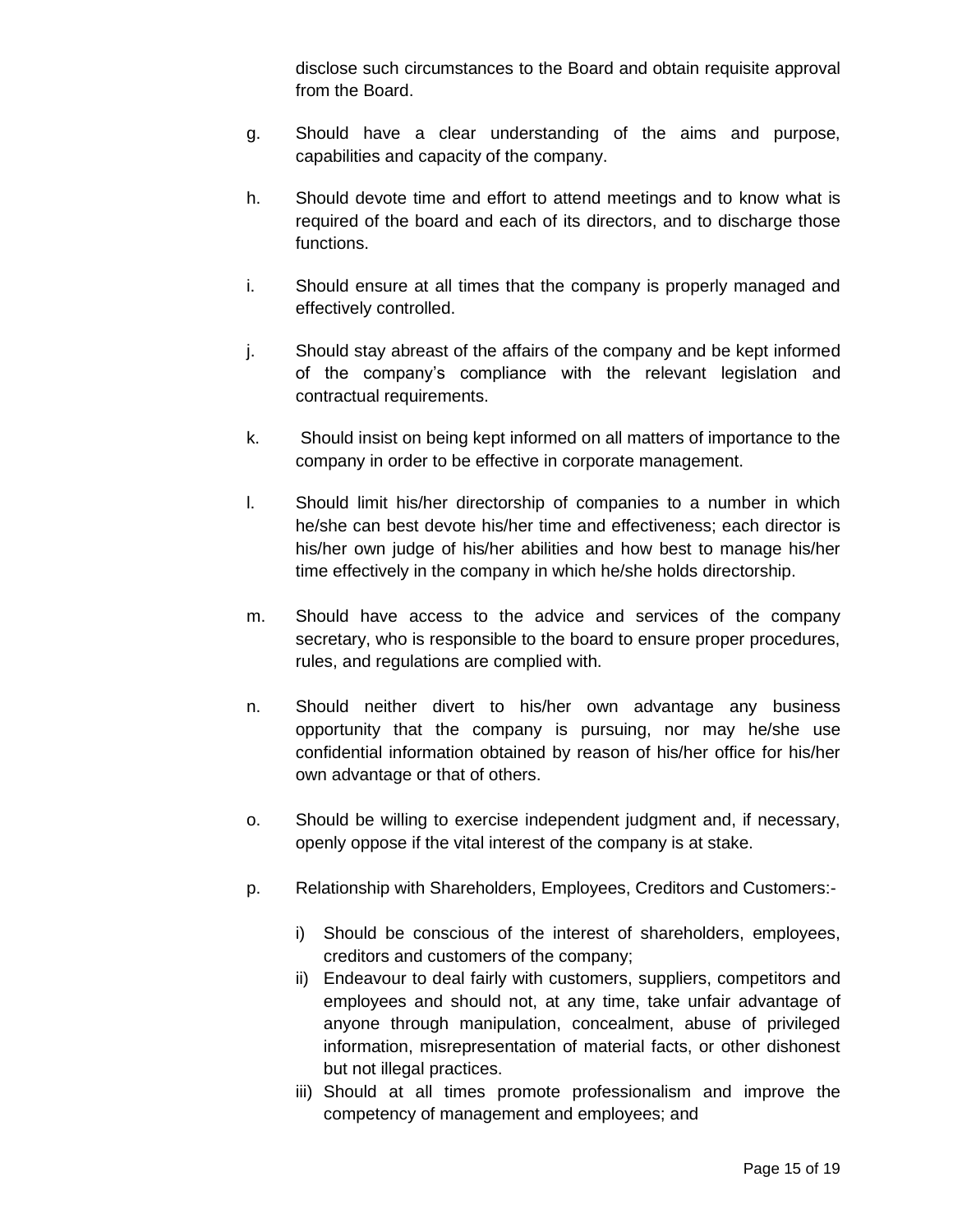- iv) Should ensure adequate safety measures and provide proper protection to workers and employees at the workplace.
- q. Social Responsibilities and the Environment:
	- i) Ensure that the activities and the operations of Ageson does not harm the interest and well-being of the society at large.
	- ii) Be proactive to the needs of the community and assist in societyrelated programmes.
	- iii) Should ensure the effective use of natural resources, and improve quality of life by promoting corporate social responsibilities.
	- iv) Should ensure that the activities and the operations of the company do not harm the interest and well-being of society at large and assist in the fight against inflation.

#### 6.3 Compliance with Laws, Rules and Regulations

Every director in exercising and/or discharging his/her powers or duties shall comply with all applicable laws, rules and regulations including the constitutions of Ageson and guidance and directives issued by the authorities. Directors have a responsibility to be familiar with any legislation or regulations that apply to their directorships and to recognize potential liabilities.

#### 6.4 Conflict of Interest

Directors should avoid conflicts of interest with Ageson Group and disclose immediately all contractual interest, whether direct or indirect, with Ageson Group.

Directors are required to declare at all times the nature and extent of any conflict of interests, whether direct or indirect, or whether actual or potential, with the Company or its subsidiaries, and if so required by the relevant Board/ Board Committees, to abstain themselves from any deliberation and decision relating thereto.

Where a potential or actual conflict arises every Director shall adhere to the procedures provided by the relevant laws.

#### 6.5 Anti-Corruption/ Bribes

To observe high standards of business, professional and ethical conduct, the Directors (whether acting in their own capacity or on the Group's behalf) are committed to refrain themselves from offering, giving or receiving any gifts and any other form of benefits (in kind, cash, advantages and/or favour and etc) from persons or entities who deal with Ageson where the gift would reasonably be expected to influence the performance of the Director's duties in any aspect.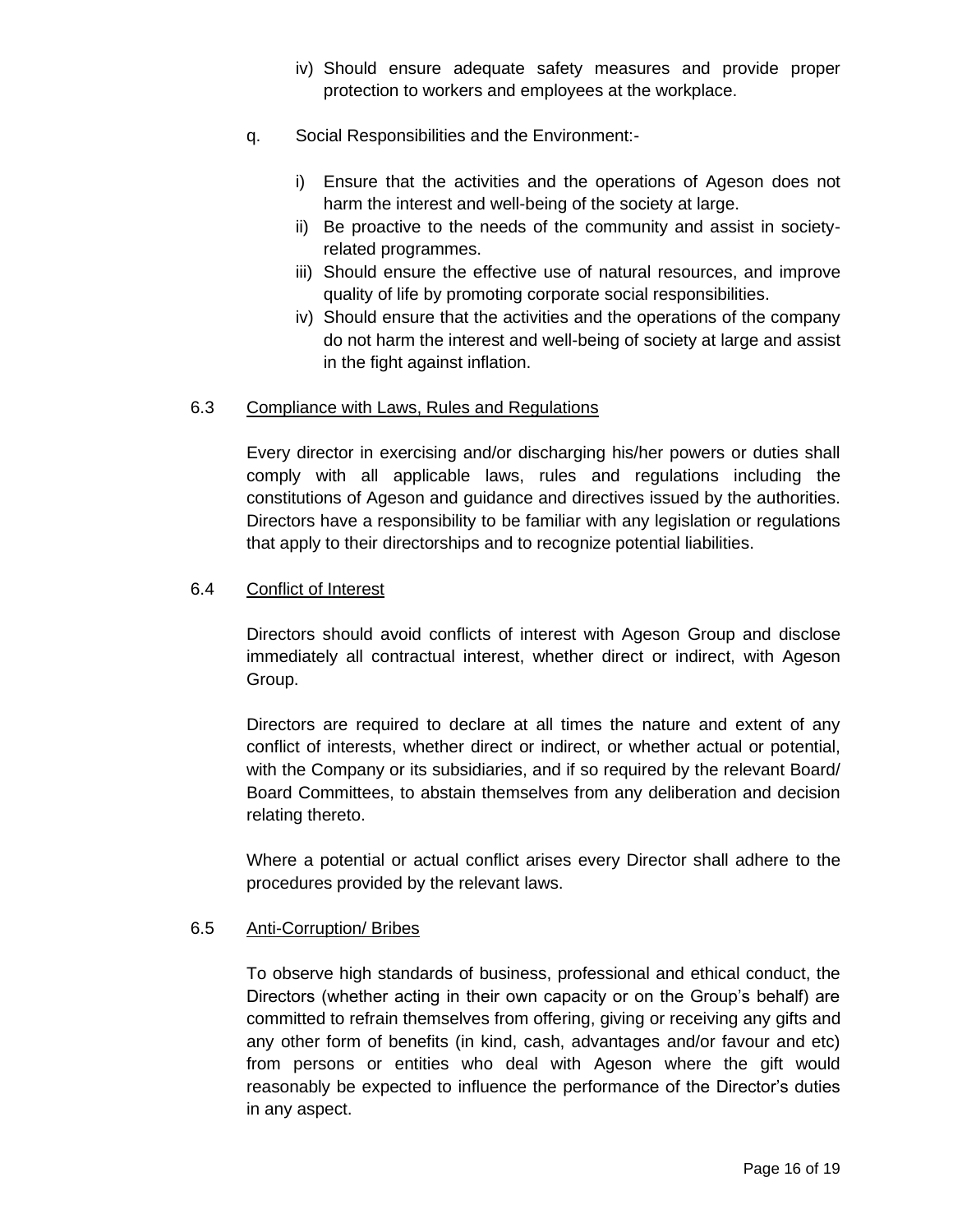#### 6.6 Company Assets

Every Director has a duty to safeguard the Company's assets, including its physical premises, equipment and facilities as well as the records and information/ data (both physical and electronic means). Company's Assets shall only be used in a safe, ethical and lawful manner and shall not be used for pursuing improper personal gain or opportunity.

#### 6.7 Confidentiality

Directors may come into possession or access to confidential, sensitive and non-public information ("Inside Information") in the course of their directorship with Ageson. Directors must treat all such information in strictest of confidence, not disclose such information to any unauthorised persons and take all necessary precautions to maintain such confidentiality and not use it, directly or indirectly, for any purpose other than what it has been intended, except when disclosure is authorised or legally required. The obligation to preserve Ageson's Inside Information is ongoing even after an individual ceases to be a Director of Ageson.

#### 6.8 Insider Trading

Directors who possess inside information shall not:

- a) Deal in securities; or
- b) Communicate such information to any unauthorised persons, for the benefit of himself or any other persons.

When dealing in the securities, a Director shall comply with the relevant laws on trading in securities.

#### 6.9 Fair Dealing and Anti-Competition

In the interests of preserving reputation and integrity of Ageson, a director shall act impartially, honestly and responsibly in dealing with all employees, stakeholders, regulators and public where he/she shall not:-

- a) Compete or aid/assist other competitors to compete with Ageson; and
- b) Take unfair advantage of anyone through manipulation, concealment, abuse of privileged or confidential information, misrepresentation of material facts, or any unfair dealing practice.

#### 6.10 Reporting Violations of the Code

Directors must immediately report any concern about possible/ actual breaches of the Code by any director to the Chairman (or the Senior Independent Director, where applicable) and strictly observe the relevant internal document i.e the Whistleblower Policy.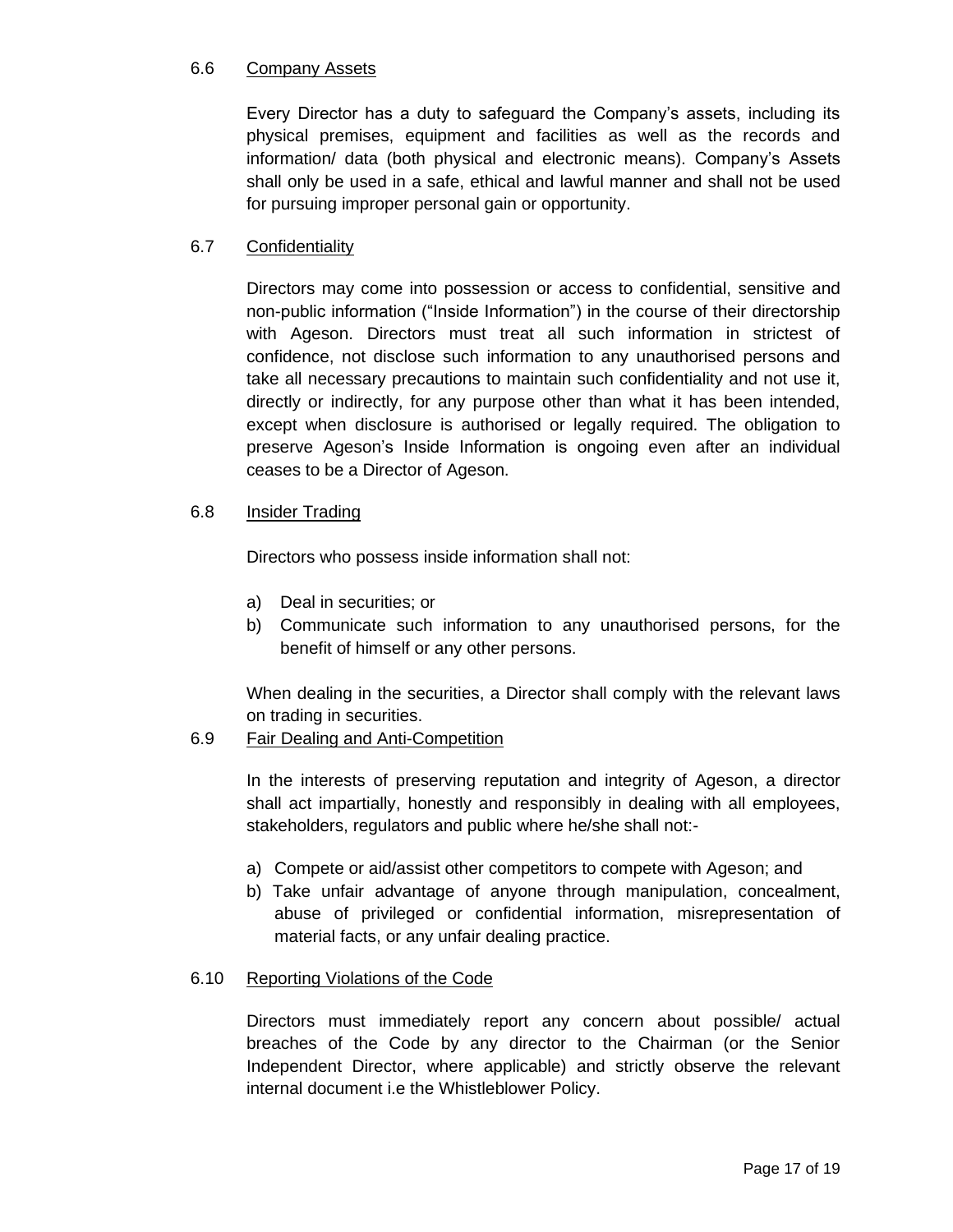#### 6.11 Enforcement of the Code

In the event of any violation of this Code by any Director, the Board shall determine appropriate actions to be taken after considering all relevant information and circumstances.

#### 6.12. Review

This Code shall be reviewed by the Board of Ageson periodically and when internal or external events warrant a more frequent review to be undertaken and make such amendments to this Code as the Board may deem to appropriate.

#### **7. WHISTLEBLOWING POLICY**

The Board should establish, review and together with the Management implement appropriate policies and procedures on whistleblowing.

The oversight of the whistleblowing function is under the purview of the Chairman who shall ensure that all reported violations are properly investigated. The Chairman is also responsible for reviewing the effectiveness of the actions taken in response to all concerns raised.

#### 8. **REMUNERATION OF THE BOARD**

The Board members' remuneration is generally determined at levels which would continue to attract and retain Board members of such calibre to provide the necessary skills and experience as required and commensurate with the responsibilities for the effective management and operations of the Group.

The remuneration of the Directors (Executive and Non-Executive) are subject to review and recommendation by the RC and shall be a matter of the Board as a whole. The Director concerned should be abstained from deliberation and voting in respect of his/her individual remuneration.

Directors' fees and benefits payable to Directors are subject to shareholders' approval at annual general meetings of the Company.

#### 9. **ASSESSMENT OF THE BOARD**

The Chairman keeps under review, informally, the contributions made by Board members. The NC is given the task to review annually the effectiveness of the Board and the Board members.

The NC is required to report annually, an assessment of the Board and its Committees' performance. The assessment report together with the report on the